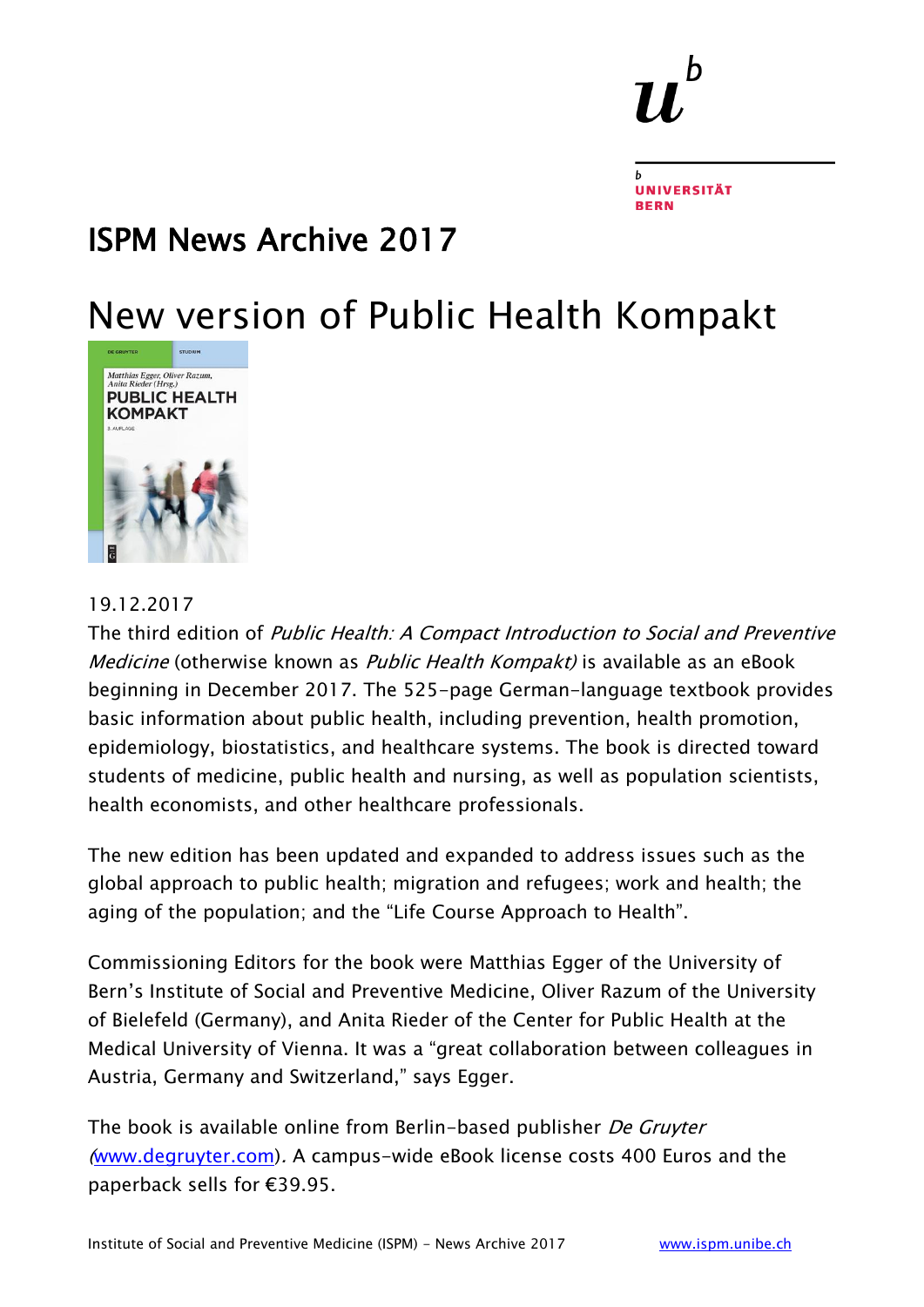### Open science communication @ISPM



18.12.2017

Listen to our latest podcasts about predatory publishing and about research assessment. As well as keeping up to date with new research findings, researchers also need to follow the changing world of science publishing and how their research is evaluated. We are now recording our regular research meetings and making the podcasts and slides available to all.

The first two in our series are:

13.11.2017 Nicola Low – [The good, the bad and the ugly: reflections on doing and publishing](http://www.ispm.unibe.ch/continuing_education/seminars/seminar_podcasts/the_good_the_bad_and_the_ugly_reflections_on_doing_and_publishing_research_in_a_changing_world/index_eng.html)  [research in a changing world](http://www.ispm.unibe.ch/continuing_education/seminars/seminar_podcasts/the_good_the_bad_and_the_ugly_reflections_on_doing_and_publishing_research_in_a_changing_world/index_eng.html) 

20.11.2017 Matthias Egger – [A new model for the Research Assessment Exercise at the](http://www.ispm.unibe.ch/continuing_education/seminars/seminar_podcasts/a_new_model_for_the_research_assessment_exercise_at_the_medical_faculty/index_eng.html)  [Medical Faculty](http://www.ispm.unibe.ch/continuing_education/seminars/seminar_podcasts/a_new_model_for_the_research_assessment_exercise_at_the_medical_faculty/index_eng.html)

View all seminar video podcasts [here.](http://www.ispm.unibe.ch/continuing_education/seminars/seminar_podcasts/index_eng.html)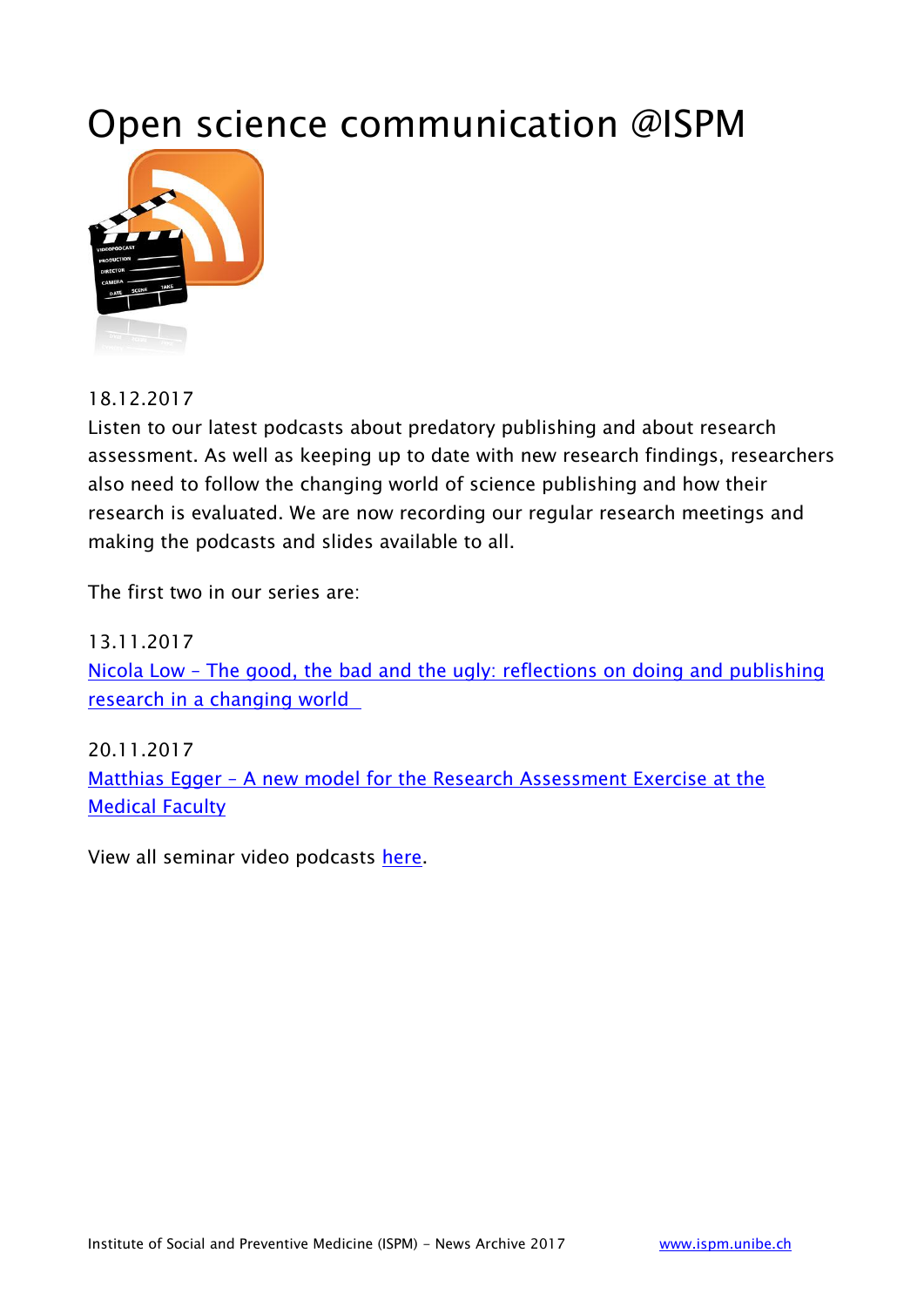### Hans Wolff talks about prisons, health and human rights



#### 30.10.2017

Prisons are a mirror of the quality of democracy in a country, says Professor Hans Wolff, who kicked off ISPM's monthly seminar series in Bern on October 26th. Wolff, who heads the Geneva University Hospitals' Division of Prison Health, spoke about trends in incarceration in Switzerland and the world, and about his work as Switzerland's representative on the European Committee for the Prevention of Torture (CPT).

Since 1989, the CPT has been conducting visits to prisons located in the 47 member states of the Council of Europe on a regular basis. "The aim is not to shame and blame," says Wolff. "It's to help the countries improve their prison conditions."

Wolff shared photos of inhumane conditions in a number of prisons, including a tent prison built in the US state Arizona by Joe Arpaio, known as "the toughest Sheriff in the West" in part due to measures he instituted to make prison life as uncomfortable as possible for prisoners.

#### Trends in incarceration

The United States leads the world in the percentage of people incarcerated, with 750 inmates per 100,000 inhabitants. Switzerland, in comparison, has only 75 prisoners per 100,000, Wolff said.

Prison is "a highly ineffective way to deal with crime," according to Wolff. Whether an inmate is confined for three years or five years makes no difference in rehabilitation, but a longer stay is associated with higher costs. "I think that a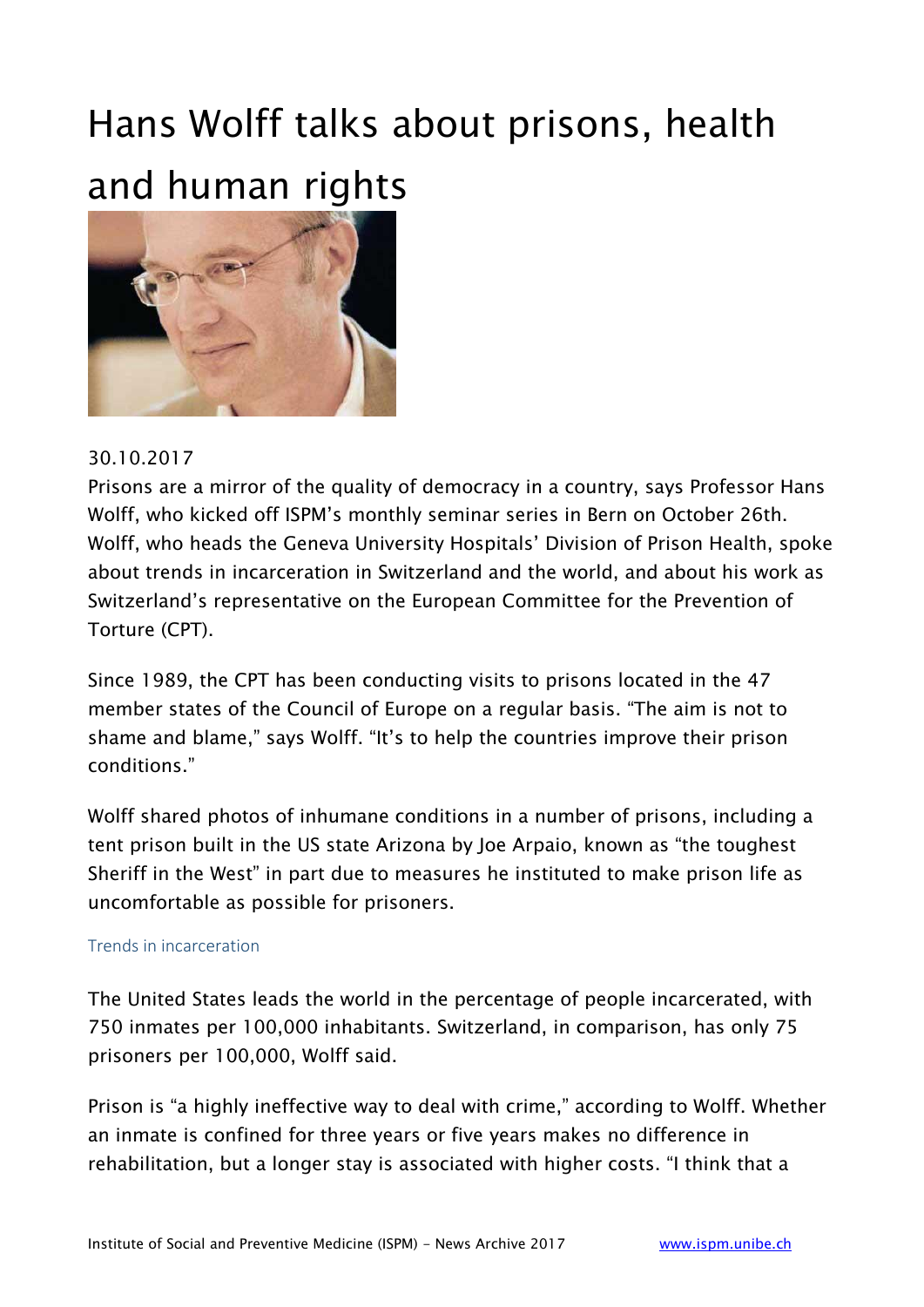substantial proportion of the 7,000 prisoners we have today in Switzerland could be let out," Wolff says.

Instead, there is a trend toward increasing the number of prisoners in many countries of the world, including Switzerland, where cases like that of the social worker Adeline, who was murdered by her patient in 2013, have led to a call for stricter laws and sentences.

In Turkey, the number of prisoners had dropped to around 50,000 by the year 2000, and systematic torture in police stations and prisons had completely disappeared, Wolff said. Since Recep Tayyip Erdoğan took office as President of the Republic of Turkey in 2002, the prison population has increased four-fold, to 220,000 in 2017.

#### Health and human rights

Violations of the human rights of prisoners have ranged from force feeding to handcuffs during childbirth to the twin studies conducted by Josef Mengele in the concentration camps during World War II. The Council of Europe was created in response to the atrocities of the war.

In 1987, the need to protect human rights worldwide led to the creation of the European Convention for the Prevention of Torture and Inhuman or Degrading Treatment or Punishment, ratified by the 47 member states of the Council of Europe.

Overseeing compliance is the task of the Committee for the Prevention of Torture. Members of the CPT have unprecedented access to prisons, prisoners and government officials in the 47 countries, says Wolff, who has visited more than 100 prisons on three continents.

"The prison world is a world made for men by men," says Hans Wolff. In this setting, women are minorities, and at risk, and healthcare for women is deficient. Because there is no women's prison in Geneva, female prisoners are housed in a high-security pre-trial prison, which "has much harsher conditions," says Wolff.

Improvements in the equivalence of hospital healthcare (providing the same level of care inside and outside a prison) are also needed. Although opiate substitution and needle exchange programs have been shown to reduce the spread of HIV and hepatitis, and many countries sponsor these public health measures in the community, often the same countries do not extend the measures to the prison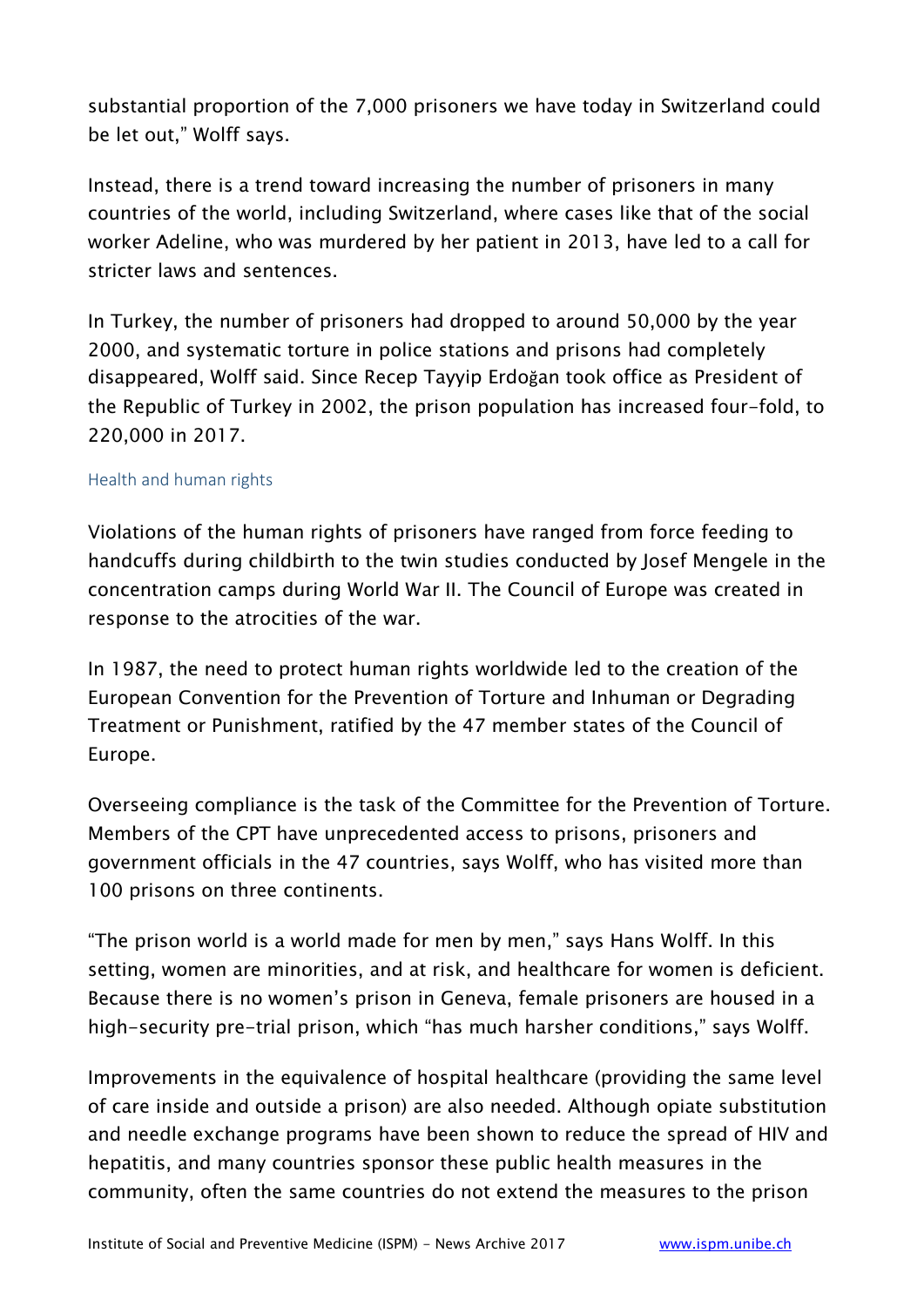population, where there is an even greater need for them. In Switzerland, only 13 of the 110 prisons offer needle exchange, Wolff says.

There are other, more worrying developments. "Prison health has the advantage to play a good role. We fight for human rights, for humanist values, for access to healthcare, for good things. . . . Ten years ago, I would have told you, this is set. Human rights – we have it. No need to think it could be destroyed again. What's happening now in Europe: in Turkey, Hungary, Poland, and maybe the Czech Republic tomorrow – they voted for an populist right wing President last week – in Russia. . . If you would have asked me five years ago, would these fundamental values of prison health, like consent, like medical secrecy, be endangered, I would have said maybe somewhere, but never in Geneva." But today, says Wolff, he is concerned by the many recent changes in the world, in Switzerland and even in Geneva, the world capital of Human Rights.

Author: Jeannie Wurz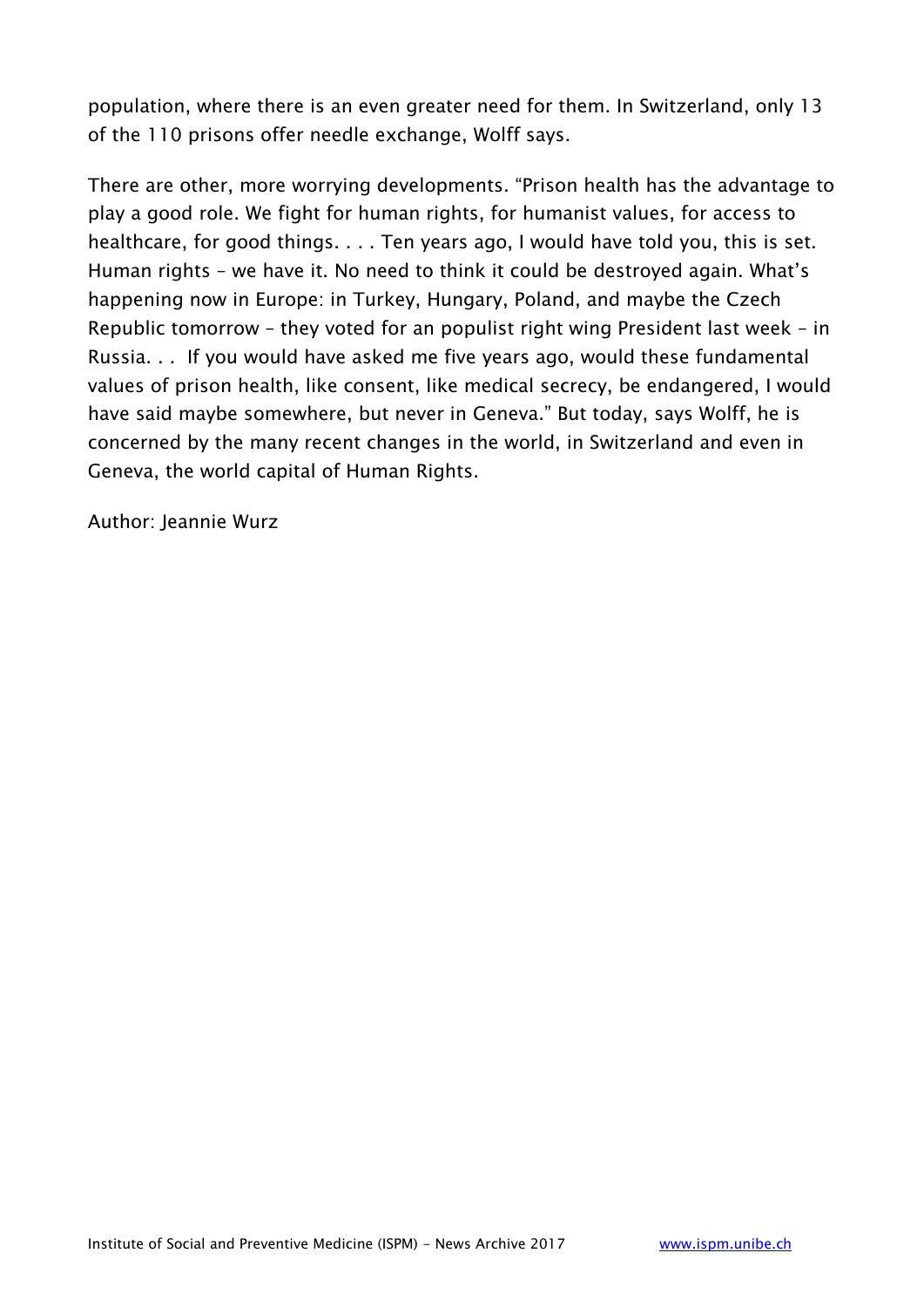## New SNSF project grants for Ben Spycher and Nicola Low



#### 17.10.2017

Pictured from right, PD Dr Ben Spycher, Garyfallos Konstantinoudis and Dr Christian Kreis will investigate cancer risks in children exposed to low dose ionising radiation. Pictured from left, Prof Dr med Nicola Low, Dianne Egli-Gany, Michel Counotte and Dr Phi Hung Nguyen are investigating the risks of Zika virus transmission and its complications.

Ben Spycher is a biostatistician and epidemiologist whose research focuses on risk factors of cancer in children. It is clear that medium to high doses of ionising can cause cancer. However, for low doses (<100 mSv), which affect the general population, radiological protection currently relies on extrapolation from higher doses due to a lack of direct epidemiological evidence. Children are more sensitive to radiation than adults are. Recent studies of cancer risks associated with paediatric CT-scans and natural background variation, including a Swiss study by Ben Spycher's group, have provided new epidemiological evidence for effects of low-dose radiation. This project aims to assess the effects of low dose ionising radiation on cancer risks in children. It will involve a nationwide study of background radiation and childhood cancer in Switzerland, the pooling nationwide data from several European countries, and a meta-analysis of all epidemiological studies involving low dose exposures in young people. Read the project summary [here.](http://www.ispm.unibe.ch/unibe/portal/fak_medizin/ber_vkhum/inst_smp/content/e93993/e95206/e612054/e612153/files612155/news_1017_Summary_Spycher_n_eng.pdf)

Nicola Low is an infectious disease epidemiologist who has been involved in epidemiological research about Zika virus, together with the World Health Organization, since February 2016. Zika virus, carried by mosquitoes, was newly recognised as an infectious cause of congenital abnormalities, including microcephaly and of neurological disease, in 2016 after large outbreaks in the South Pacific Islands in 2013-14 and South America in 2015-16. It is now clear that Zika virus can be transmitted through sexual intercourse as well as by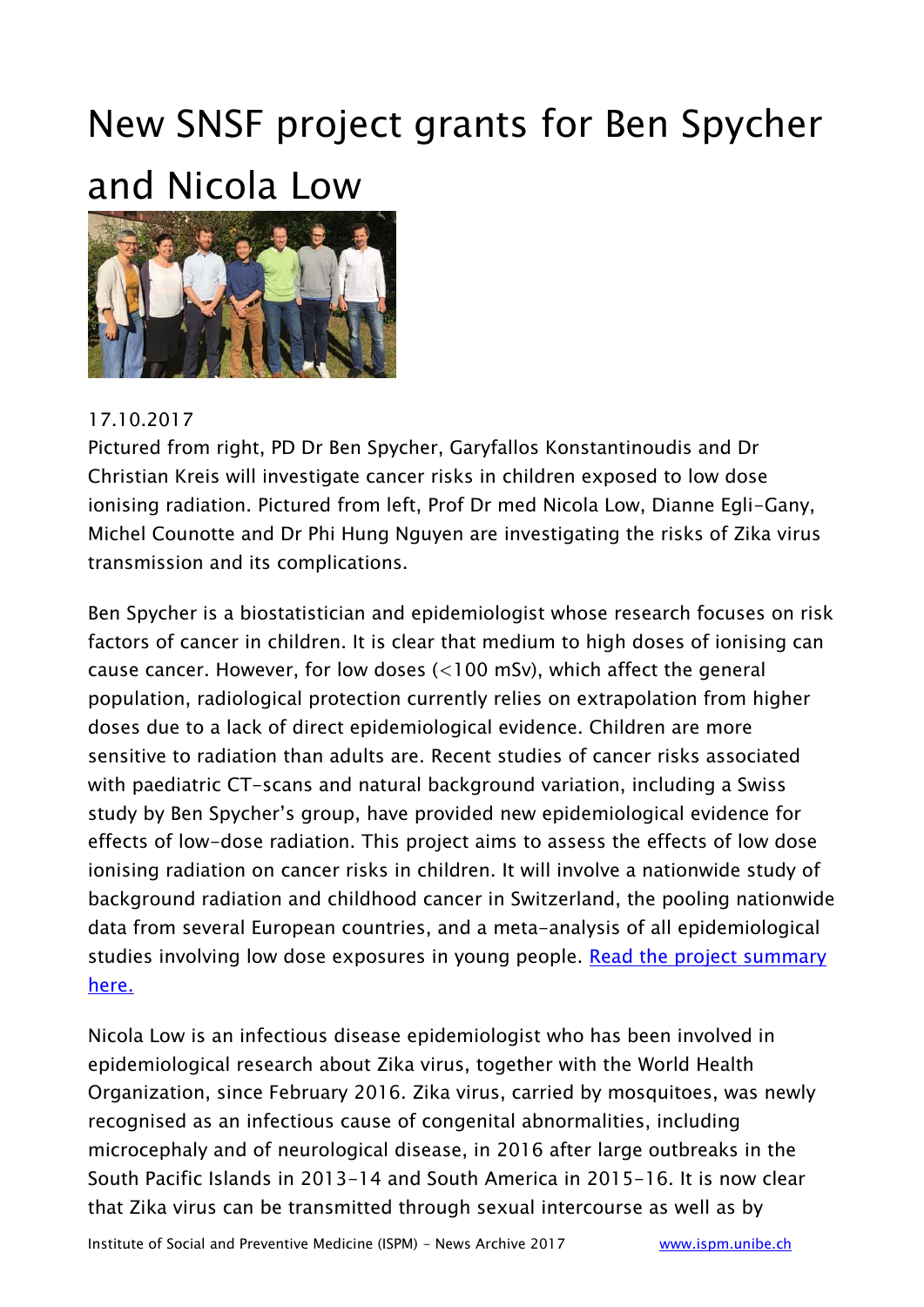mosquitoes and from mother to child. Scientists have published nearly 3000 research papers about Zika virus infection and complications since 2015 and made important progress. However, substantial questions remain about Zika complications, the risk of sexual transmission and about how common Zika virus infection is in different populations. This project aims to answer these questions in a way that makes the results rapidly available to the whole scientific community and the public. [Read the project summary here.](http://www.ispm.unibe.ch/unibe/portal/fak_medizin/ber_vkhum/inst_smp/content/e93993/e95206/e612054/e612153/files612174/news_1017_Summary_Low_eng.pdf)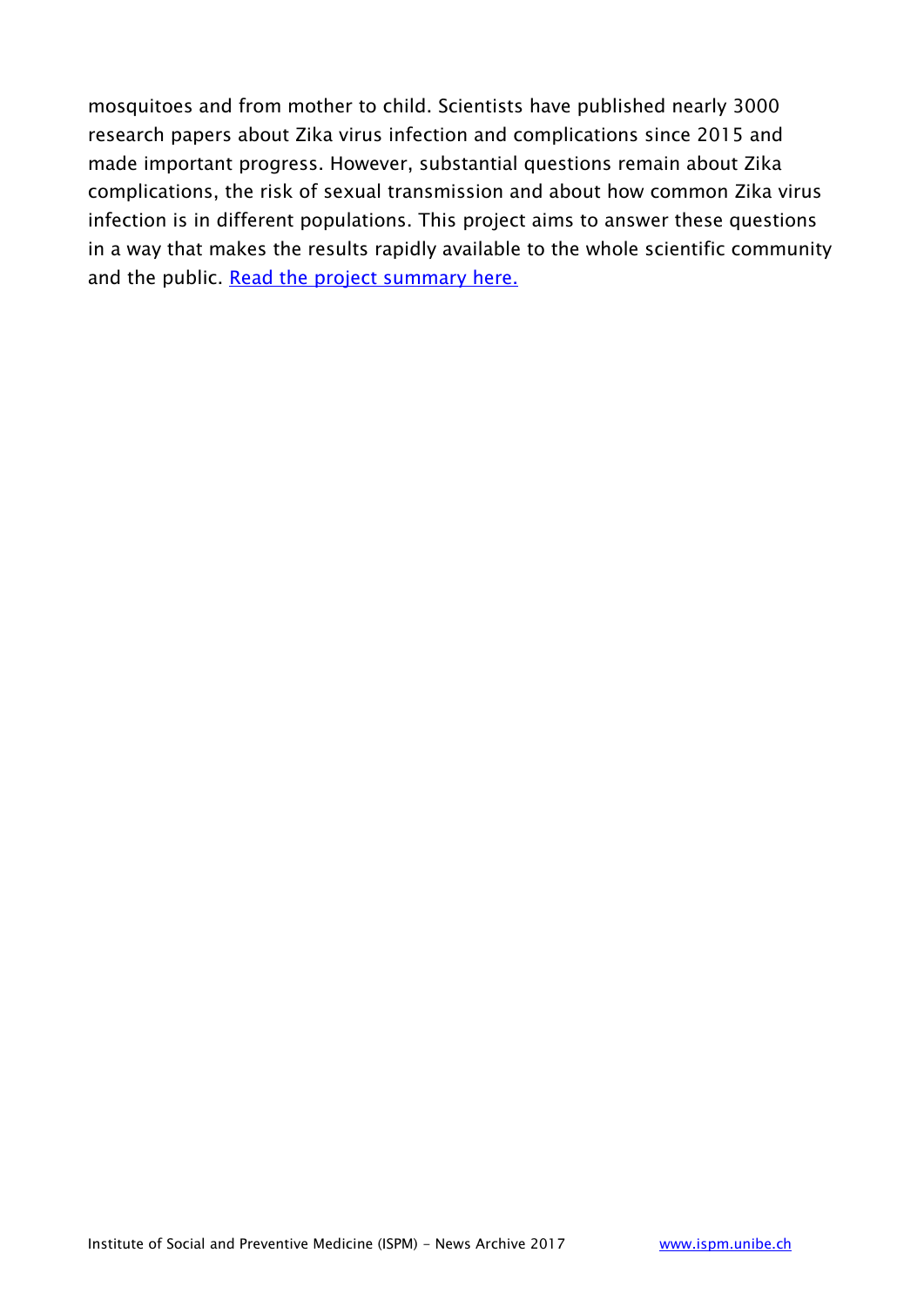### Lukas Fenner appointed as new cantonal physician in Solothurn



#### 11.09.2017

On 4 September 2017, the Governing Council (Regierungsrat) of Canton Solothurn appointed Lukas Fenner from the Institute of Social and Preventive Medicine as the new cantonal physician. He will take office on 1 December 2017.

Since 2008 Prof. Dr. med. Lukas Fenner has been at the Institute of Social and Preventive Medicine where he is currently an associate professor. He is an experienced epidemiologist with an MSc. in international health, additional training in medical microbiology, and a graduate diploma in tropical medicine and public health. His numerous research projects include having led a medical research team of physicians and scientists in Tanzania for two years studying tuberculosis. In addition to Fenner's new cantonal physician duties, he will retain his professorship and a research position at the University of Bern.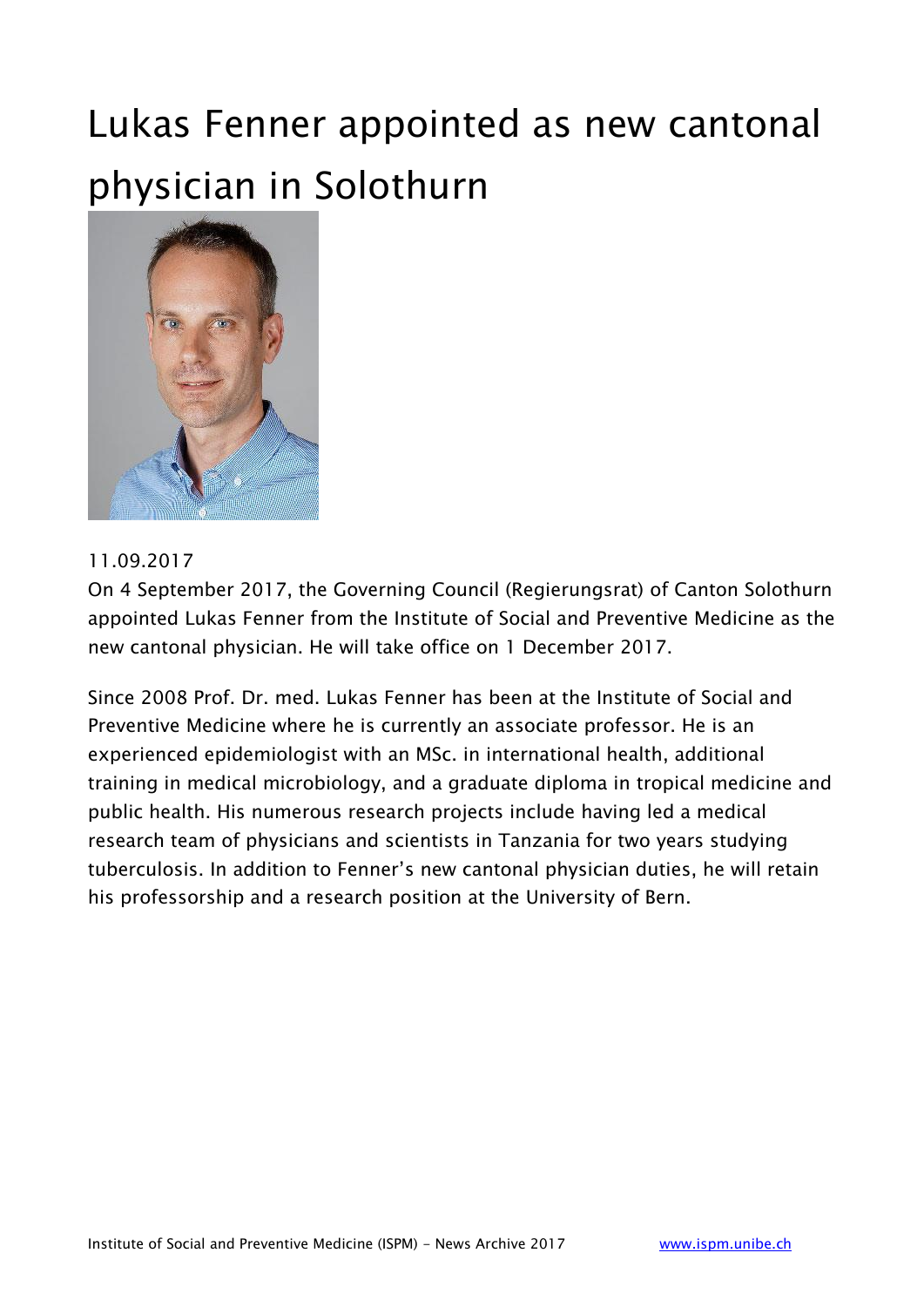## ISPM Professor Claudia Kuehni to be first recipient of Ewald Weibel Prize for lung research



The Ewald Weibel Prize for lung research in Switzerland will be awarded for the first time in 2017. The recipient is Claudia Kuehni of the University of Bern's Institute of Social and Preventive Medicine.

Professor Kuehni will receive the prize in recognition of her "outstanding epidemiological and clinical work on lung disease in children," particularly in the fields of lung development, childhood asthma, and primary ciliary dyskinesia, as well as for her contribution to the development of neonatal screenings for cystic fibrosis.

The Swiss Lung Foundation and the University of Bern's Anatomical Institute will confer the prize – which includes an award of CHF 10,000 – for Kuehni's outstanding achievements in Switzerland in the research field "Lungs and Breathing".

The award was created in recognition of Ewald Rudolf Weibel, Professor Emeritus and former Director of the Anatomical Institute. The award-winner will present her work at an awards ceremony on Wednesday, August 30, at 4 p.m. in the Ewald Weibel Auditorium of the Anatomical Institute, Bühlstrasse 26, Bern.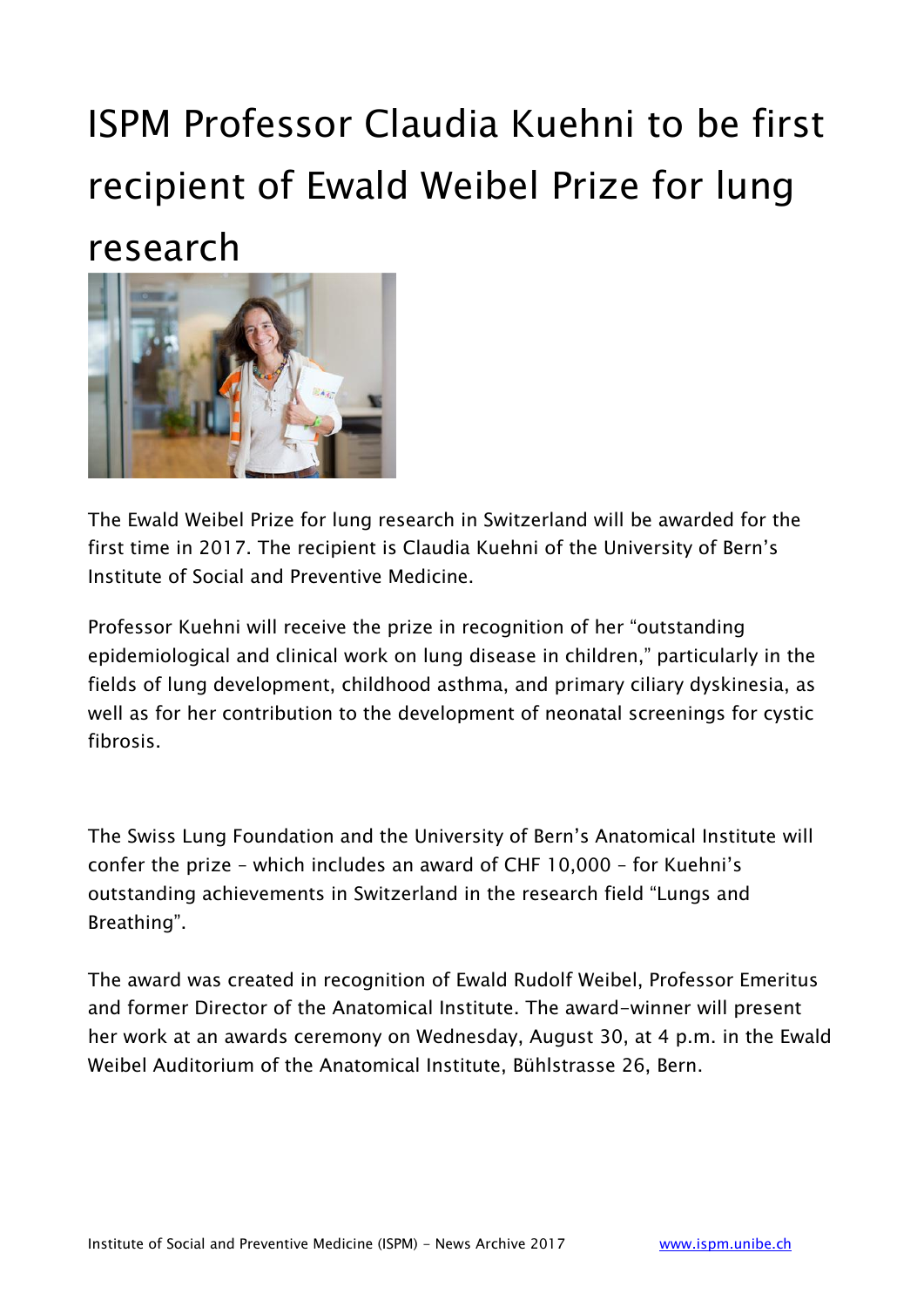## Now online: the website for the proposed cannabis study in Bern (the SCRIPT study)



The goal of the SCRIPT study is to investigate the effects of allowing the regulated sale of cannabis in selected Bern pharmacies. Two groups will be compared: a group of cannabis users who are allowed to buy cannabis in a pharmacy, and users who have to use their usual channels to obtain the drug.

A website containing information about the planned study and answers to frequently asked questions (in German) was launched in August.

Website:<https://www.script-studie.ch/>

The study requires special authorisation by the Federal Office of Public Health (FOPH). At present FOPH is evaluating the application submitted by the University of Bern's Clinical Trials Unit and the university's Institute of Social and Preventive Medicine. The results of the evaluation, and other news, will be posted here when they are available:<https://www.script-studie.ch/news/>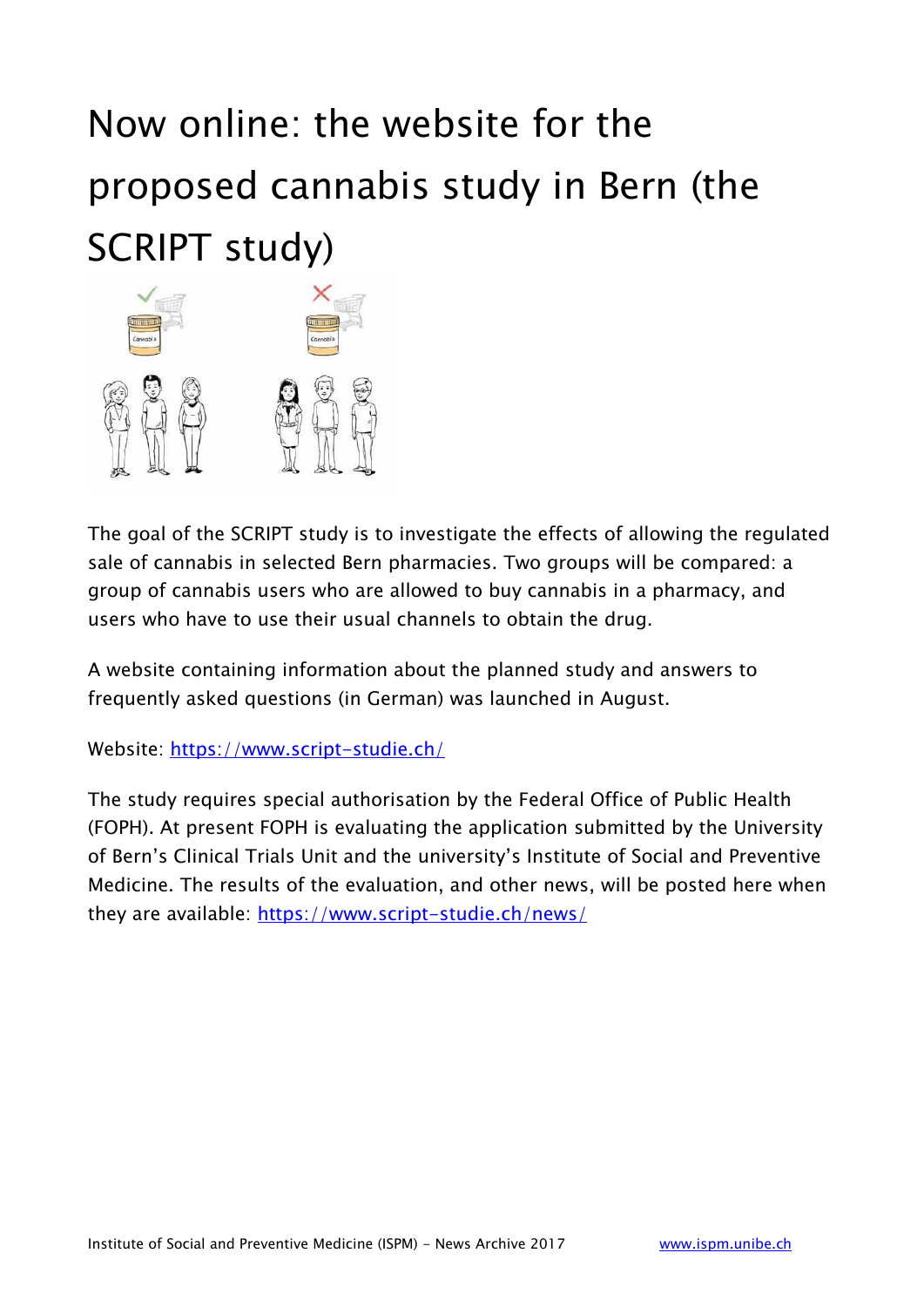### ISPM collaborator Dr. Mazvita Sengayi reports on her HIV research in South Africa



#### 20.07.2017

"Uncovering linkages between HIV and cancer in South Africa" was the title of a [Q&A interview with epidemiologist Dr. Mazvita Sengayi](http://www.crdfglobal.org/spotlights/uncovering-linkages-between-hiv-and-cancer-south-africa) published recently on the website of US-based CRDF Global, a non-profit organization that promotes international scientific and technical collaboration through grants, technical resources, training, and services.

Dr. Sengayi, a senior epidemiologist at the National Health Laboratory Service in South Africa, completed her PhD degree at the ISPM in 2016. She was awarded a grant to investigate the burden of cancers attributable to HIV at a national level. South Africa has about 6.8 million HIV-positive residents and the largest population living with HIV in the world.

"What many people don't know is that HIV is actually a carcinogen — capable of causing cancer," says Sengayi. "While the impact of HIV/AIDS is well documented, cancer is sometimes overlooked in the public as an emerging and deadly health issue among low-to middle-income countries."

The project builds on a collaboration between South Africa's National Cancer Registry (NCR) and ISPM (collaborators: PD Dr. med. Julia Bohlius and Prof. Dr. med. Matthias Egger) to create a South African national cohort of HIV-positive children and adults and link this cohort to the NCR. The South African HIV Cancer Match study (SAM) receives funding from PEPFAR and the Swiss National Science Foundation (grant number 320030\_169967). According to Sengayi, SAM is "a probabilistic record linkage study of a national HIV cohort created from HIV laboratory data (CD4 counts, viral load, HIV tests) linked to NCR data in order to study spectrum and incidence of cancer in HIV-positive people at a national level."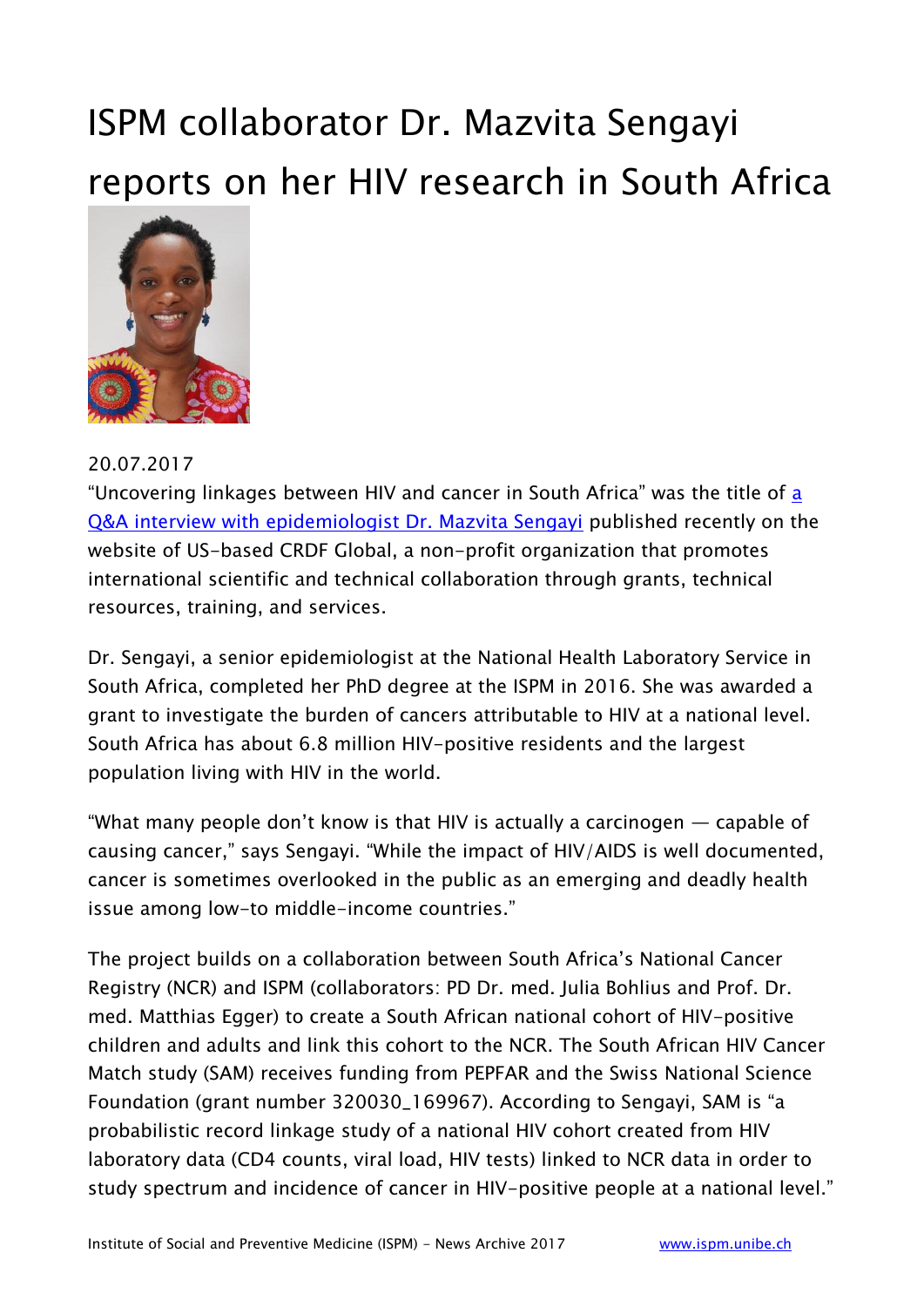## Now online: The Swiss atlas of selected medical interventions



#### 28.06.2017

Now online: The Swiss atlas of selected medical interventions (Schweizer Atlas der Gesundheitsversorgung), developed by the Institute of Social and Preventive Medicine in collaboration with the Swiss Health Observatory (Obsan).

The atlas shows regional differences in rates of the 30 most common medical interventions in hospitals for the years 2013-2015 by canton and hospital service areas. The information is currently only available in German.

[www.versorgungsatlas.ch](http://www.versorgungsatlas.ch/)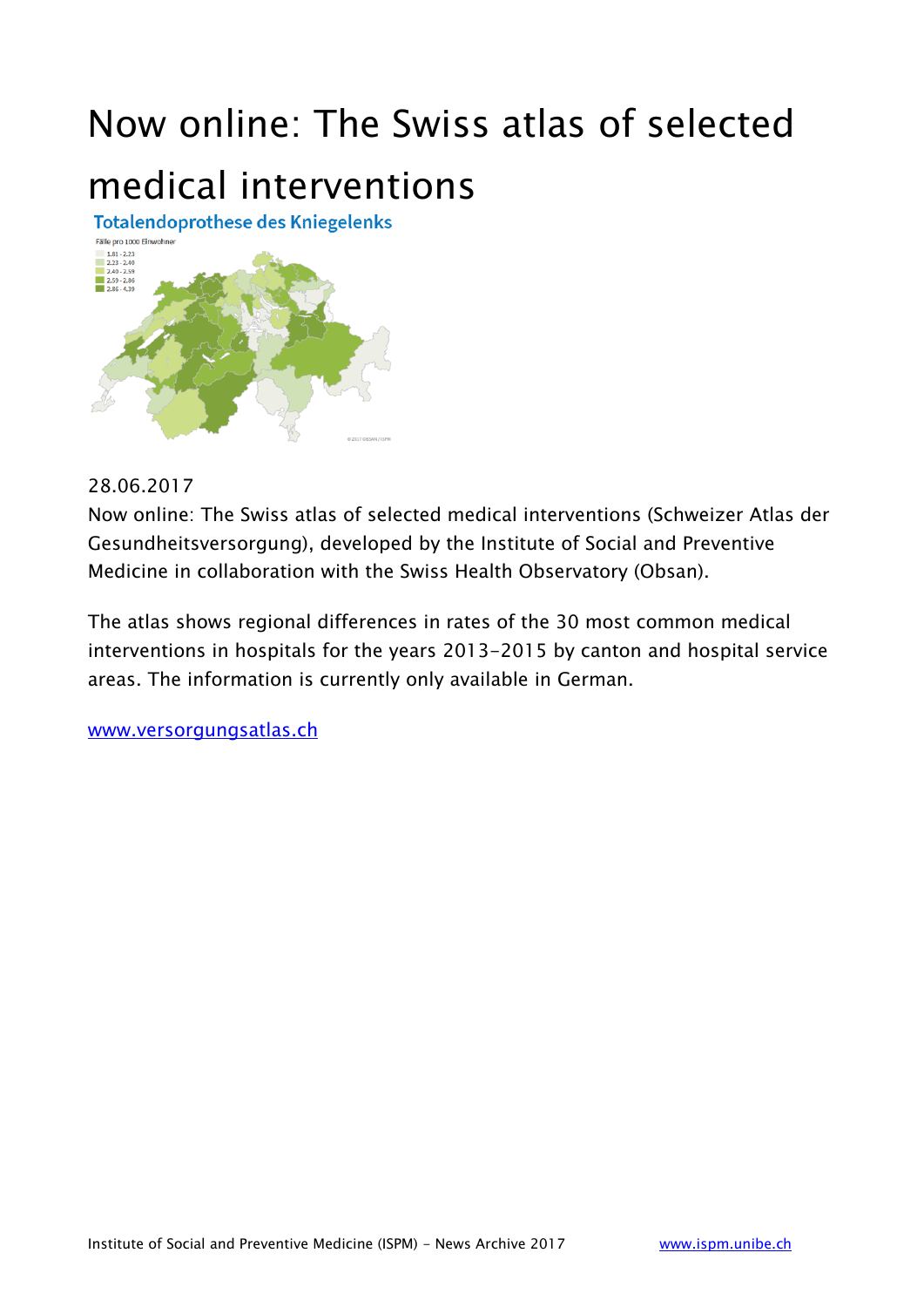## Online course to teach how to use evidence when developing medicines

elevate your health knowledge



#### 19.06.2017

Six members of ISPM were involved in the development of a new online course covering the use of real-world evidence in medicine development. The six-week course will run from October 2 to November 12, 2017, and will be offered in English by the University of Utrecht in the Netherlands.

"Real-[world evidence in medicine development: an online introductory course"](https://www.imi-getreal.eu/Course) will be particularly relevant for employees of pharmaceutical companies, regulatory authorities, health technology assessment bodies, patients' organisations, consultancy companies, and academic institutions. It will facilitate discussion, interaction, and mutual learning across all professionals involved in medicine development.

The interactive online course will be supervised by leading academics involved in the GetReal project, which was part of the European Union's Innovative Medicines Initiative. ISPM Director Matthias Egger was co-leader of Work package 4.

The aim of the GetReal project was "to identify and develop best practice in evidence synthesis and predictive modelling, to improve estimates of the real world effectiveness of medicines by incorporating the results of RCTs with other sources of clinical data, including observational data."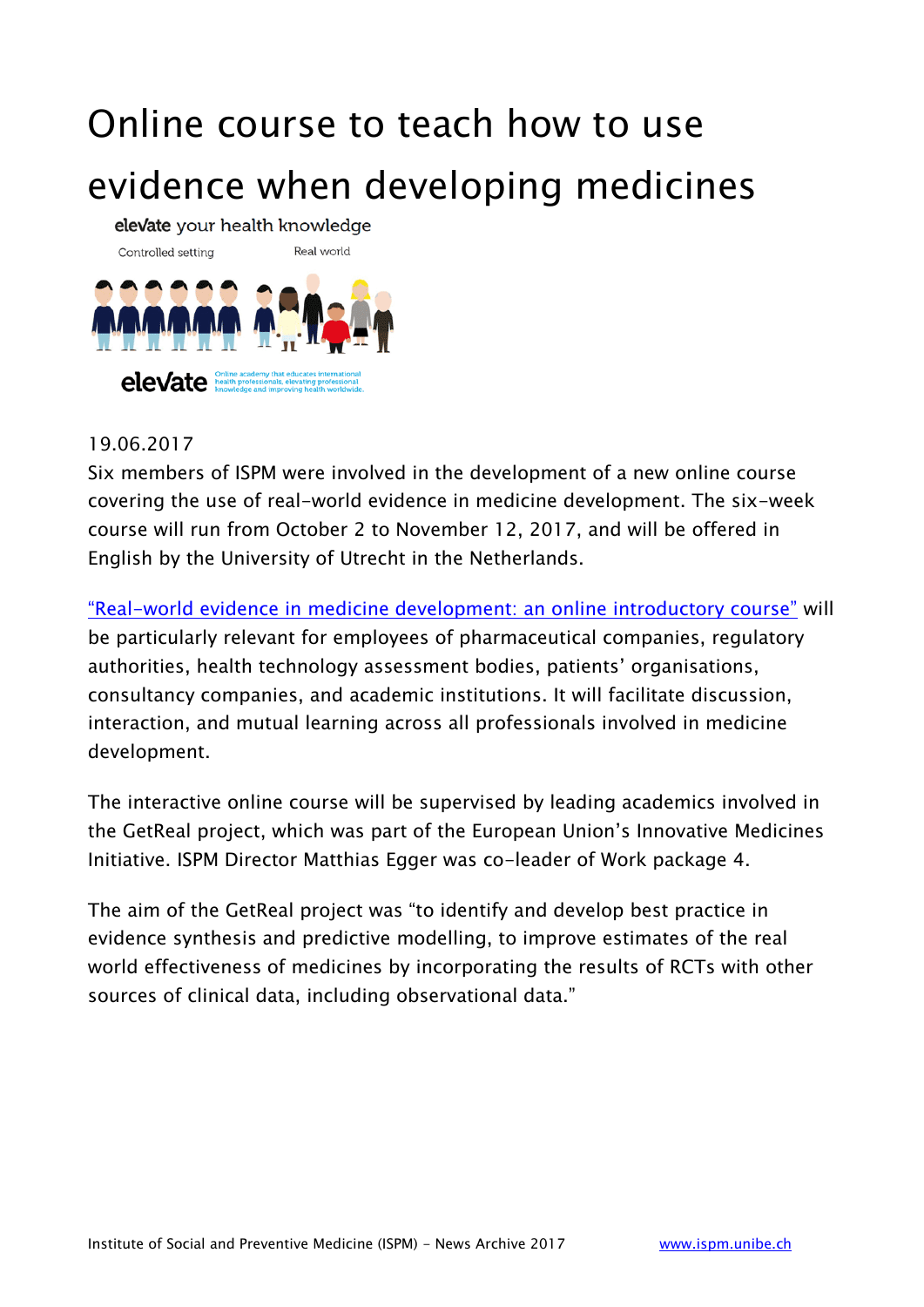### Fake news: Sherlock among the tulips

Horizons - the Swiss magazine for scientific research No. 113, June 2017

# horizons

#### 07.06.2017

The "scandalous monopolistic misuse of power by scientific publishers" is the topic of a column by ISPM Director Matthias Egger in the June 2017 issue of Horizon, a quarterly magazine published by the Swiss National Science Foundation. Egger became President of SNSF in January 2017. There's also a [german version of this text.](http://www.ispm.unibe.ch/about_us/news/fake_news_tatort_im_tulpenland/index_eng.html)

#### By Matthias Egger

The camera roams over the picturesque Prinsengracht in Amsterdam, but the horror is just around the corner.The bloated corpse of a young man is being recovered from the Bouwersgracht.The dead man is a Russian cancer researcher who has made millions of scientific articles freely acces- sible online via an Internet platform, and thereby made him- self liable to prosecu- tion. In his pocket he has a receipt from a taxi ride to Sonarweg 31, the headquarters of the Greed Elsegier Concern, the most powerful scientific publishing company in the world.A few days later, its CEO is found dead in his office chair.

With its exciting plot, this imaginary episode of a successful TV thriller series would lay bare the scandalous monopolistic misuse of power by scientific publishers.Their business model is ingenious: they take knowledge financed by tax monies and privatise it. They publish the results of this research in journals to which the universities have to subscribe at inflated prices – again paid for with tax money.

The market is dominated by just a few publishers who exercise their power ruthlessly. With their ever-rising prices they have long reached profit margins of over 30 percent. The salary of the CEO of Reed Elsevier was GBP 16 million in 2015.

If only such a thriller could really be made, then awareness might be raised, among both the public and our politicians, of the importance of the Open Access movement,whose aim is simply to pre- vent the general public from having to buy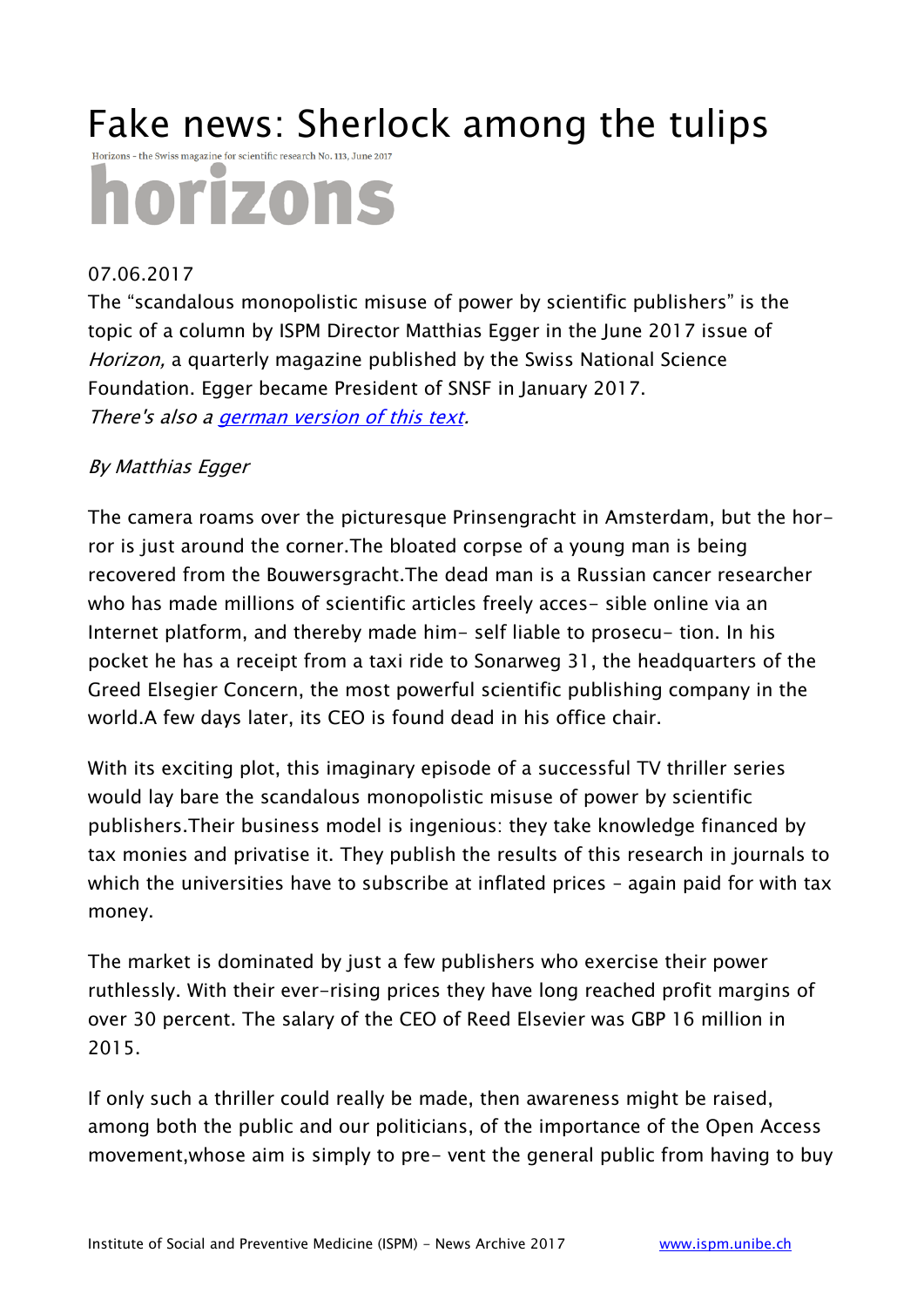back knowledge from academic publishers that their tax dollars have already paid for.

But we don't have to wait for TV to tell the world about it.We ourselves have the power to change the rules of the game.We simply have to stop fund- ing this alltoo-profitable business with public money.

Matthias Egger has been the President of the National Research Council since January 2017.

Here you'll find the [Horizons edition Nr. 113, June 2017](http://www.snf.ch/en/researchinFocus/research-magazine-horizons/archive/Pages/default.aspx)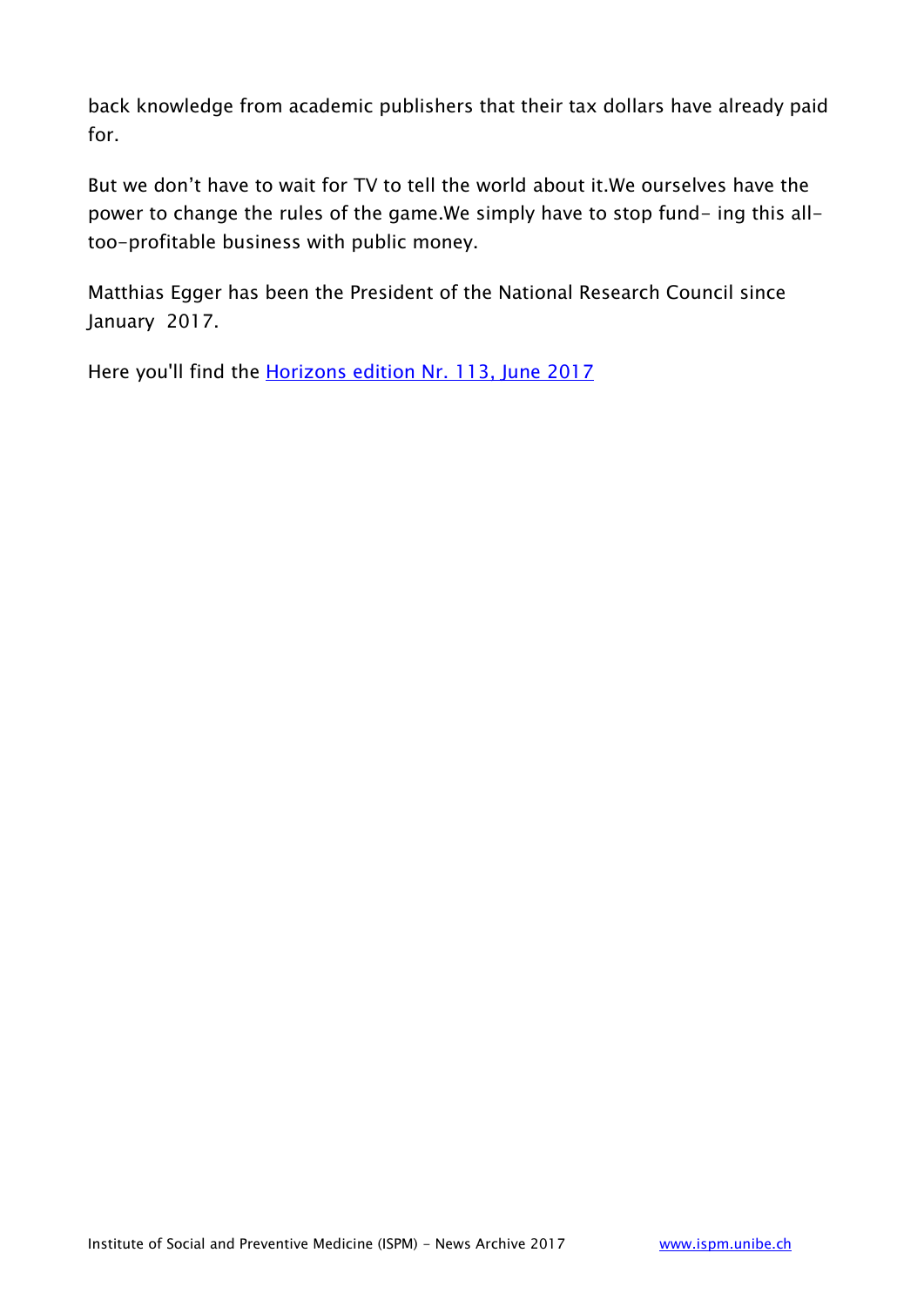### ESTHER Switzerland: 2017 call for



#### 31.05.2017

August 21st is the deadline for submitting 2017 proposals for Partnerships Project Grants and Start-up Grants to ESTHER Switzerland. Partnerships Project Grants should focus primarily on sexual and reproductive health and rights, and can include HIV/AIDS.

The maximum amount for a Project grant is CHF 100,000. Start-up Grants support initiatives to assess potential new projects within the scope of the ESTHER programme. The maximum amount for a Start-up grant is CHF 10,000.

Both types of grants are available to institutional health partnerships that include at least one healthcare institution in Switzerland (preference is given to hospitals, universities and research institutions) and one healthcare institution in a low- or middle-income country. Typical projects focus on service delivery, such as the training of healthcare staff (medical staff, nurses, management positions, etc.).

ESTHER Switzerland promotes institutional health partnerships through knowledge generation, sharing best practices, collaboration, and advocacy. Switzerland's ESTHER programme is currently a collaborative initiative between the Swiss Agency for Development and Cooperation (SDC) and the Institute of Social and Preventive Medicine (ISPM) at the University of Bern. The ESTHER Secretariat is hosted by ISPM.

For further information about the call for proposals and to submit an application see [www.esther-switzerland.ch/grants,](https://www.esther-switzerland.ch/grants/) or contact the ESTHER Switzerland Secretariat: luciano.ruggia@ispm.unibe.ch.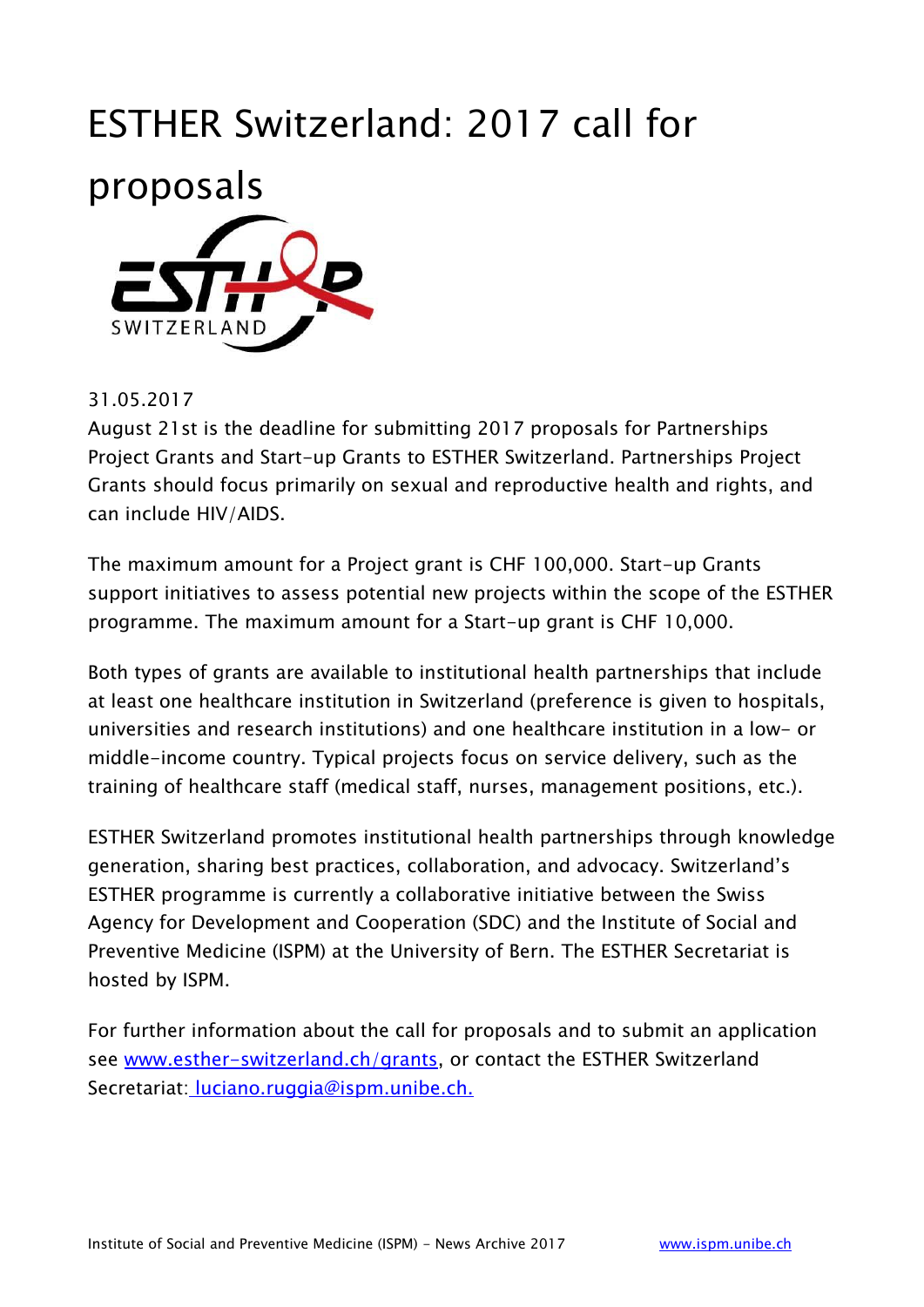ISPM Bern's Sexual and Reproductive Health group collaborates on newly awarded grant to improve the sexual health of migrants and refugees





#### 22.05.2017

The Europe and Global Challenges funding initiative has granted funding for the project "Identifying and implementing appropriate and effective public policy responses for improving the sexual health of migrants and refugees". The project aims to examine the evidence and acceptability of effective public health policy responses for tackling inequalities by improving refugee's and migrants' sexual and reproductive health through the prevention and control of sexually transmitted infections (STIs).

An interdisciplinary approach to improving sexual health may offer new ways of improving sexual health for all. The Riksbankens Jubileumsfond, the Volkswagen Foundation and the Wellcome Trust co-fund the scheme to encourage European and international researchers to work together on important global issues.

Prof. Sarah Hawkes, Centre for Gender and Health, Institute for Global Health, University College of London leads the project. Collaborators include Tehran University of Medical Sciences in Iran, Weill Cornell Medical College in Qatar and UNAIDS. Prof. Nicola Low and Dianne Egli-Gany at ISPM Bern will be responsible for systematic reviews of evidence about social determinants and interventions to tackle STIs. The results from these reviews, in combination with mathematical modelling, will be synthesized to identify effective interventions that can be translated into policy. Policy analysts will assess the "palatability" of implementing these STI policies in selected countries in Europe, West Asia, the Middle East and North Africa.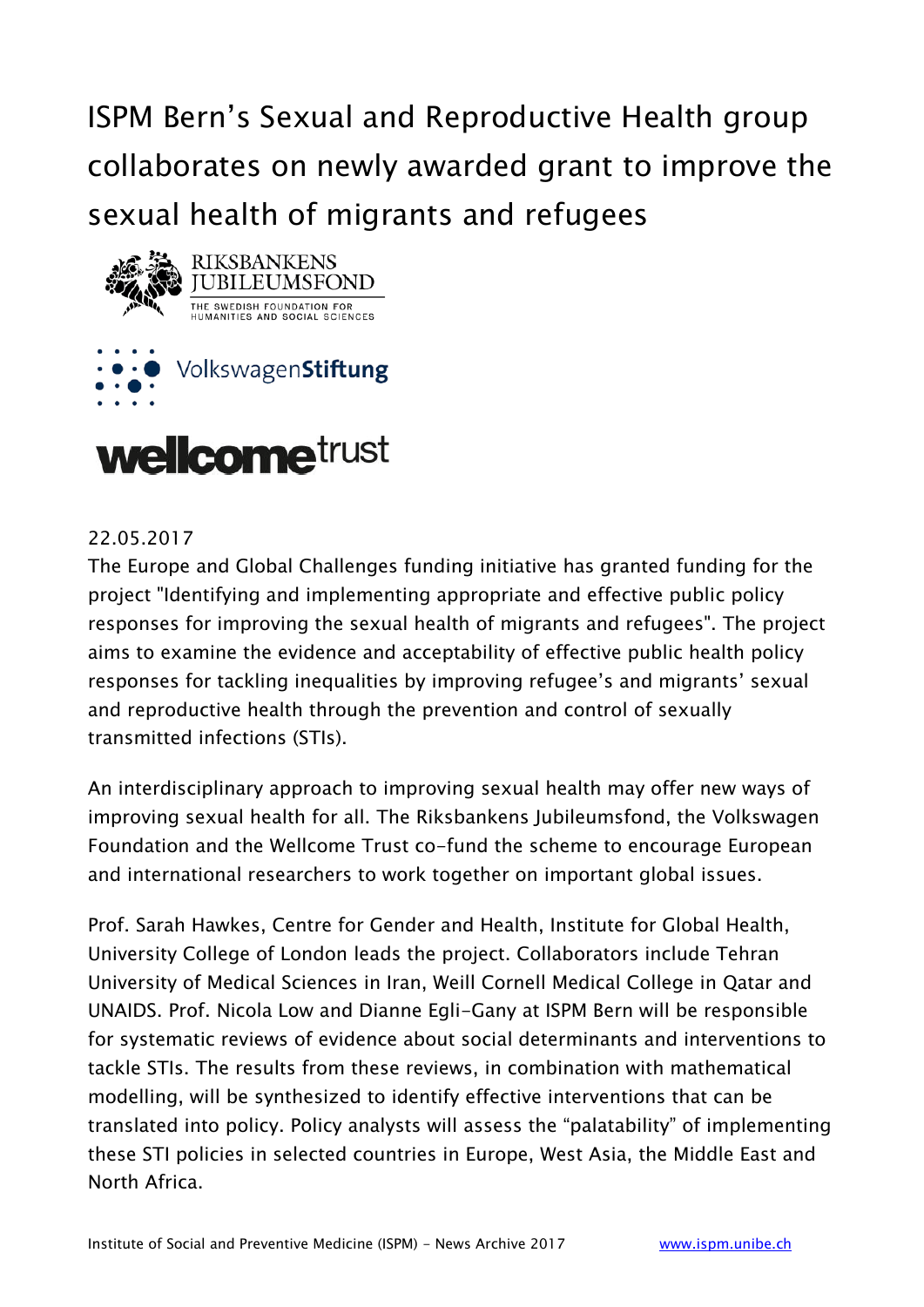### New e-learning module Public Health Research Ethics



#### 16.05.2017

Standard ethical and legal frameworks do not seem to be well adapted to the requirements of public health researchers. A new, free, open-access, online module aims to provide basic training on the ethics of public health research involving humans, to help ensure that research meets the highest ethical standards and promotes the health and welfare of participants and local populations.

The new e-learning module – Public Health Research Ethics – is designed for people and organisations involved in planning, conducting, and evaluating research in public health. The module, supported by the Swiss School of Public Health  $+$  (SSPH $+$ ), is available in English and French.

Public health ethics is the newest topic offered by [TRREE](http://elearning.trree.org/login/index.php) – Training and Resources in Research Ethics Evaluation. Other topics include Introduction to Research Ethics, Research Ethics Evaluation, Informed Consent, Good Clinical Practice, HIV Vaccine Trials, and Adolescent Involvement in HIV Prevention Trials.

As of the beginning of May 2017, more than 28,000 participants from 179 countries and territories around the world had registered for one of the TRREE self-learning modules.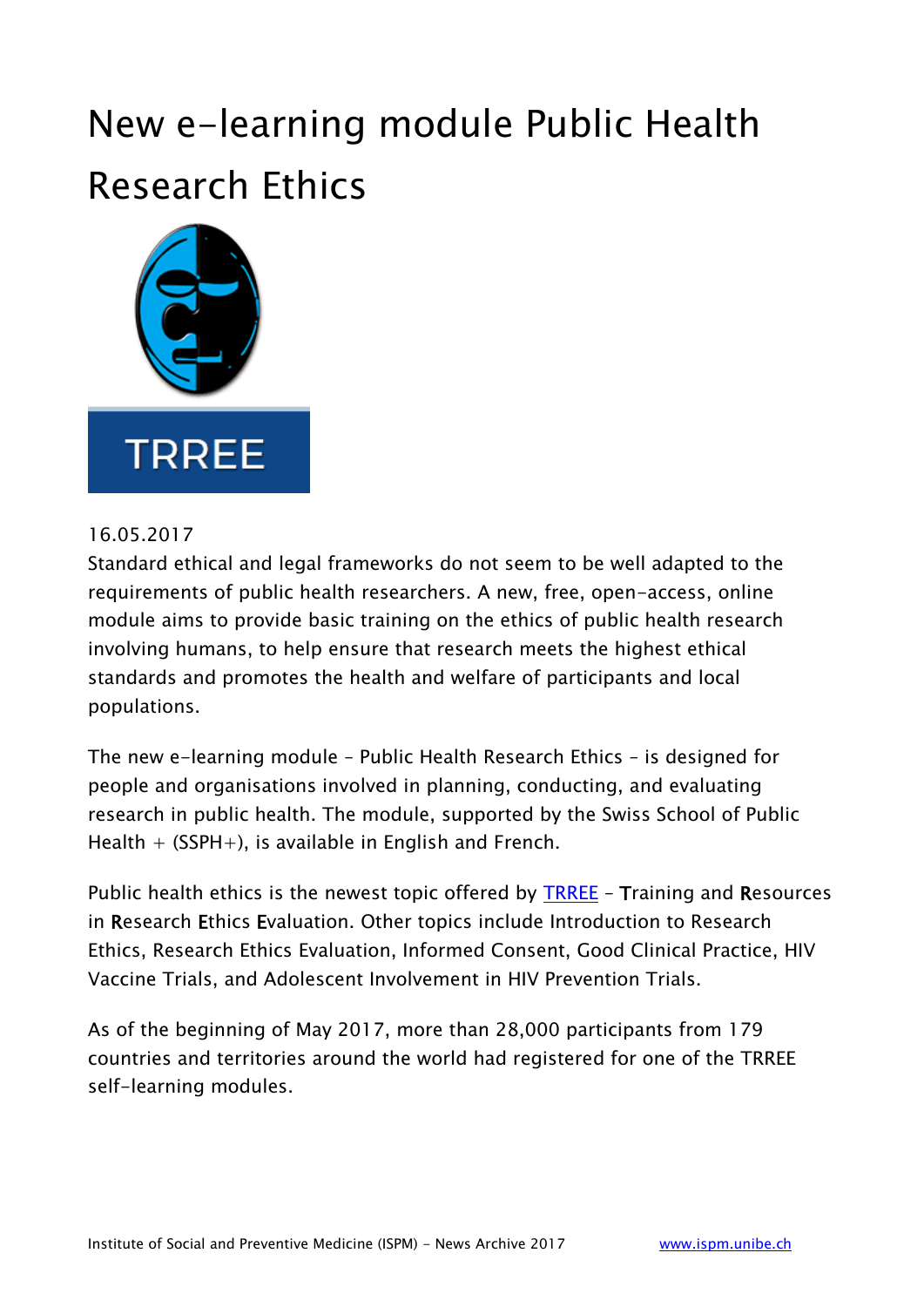## ISPM's Evidence Synthesis Methods group receives Campbell methods grant





#### 15.05.2017

CINeMA (Confidence In Network Meta-Analysis) is a web application that aims to simplify the evaluation of confidence in the findings from network meta-analyses. The Campbell Collaboration awarded a grant to CINeMA as part of its programme supporting innovative methods development.

Policy makers and guideline developers face challenges in evaluating the quality of evidence from systematic reviews with multiple interventions. A framework was previously developed based on the GRADE (Grading of Recommendations, Assessment, Development and Evaluations) system, and can be used to evaluate the credibility of the results from network meta-analysis. Core aspects of the approach include considerations about the plausibility of the transitivity assumption underlying network meta-analysis and understanding the relative contributions of direct and indirect evidence. However, the process is cumbersome and time-consuming for large networks.

The aim of this project is to develop a user-friendly web application (Confidence In Network Meta-Analysis, or CINeMA) that considerably simplifies the evaluation of confidence in the findings from NMA. Only study outcome data and study-level risk-of-bias assessments are required as input; with these, CINeMA produces graphical and numerical summaries of NMA output, indicating likely judgments for the five credibility domains.

The team at ISPM includes Georgia Salanti, Theodoros Papakonstantinou, Adriani Nikolakopoulou, and Matthias Egger.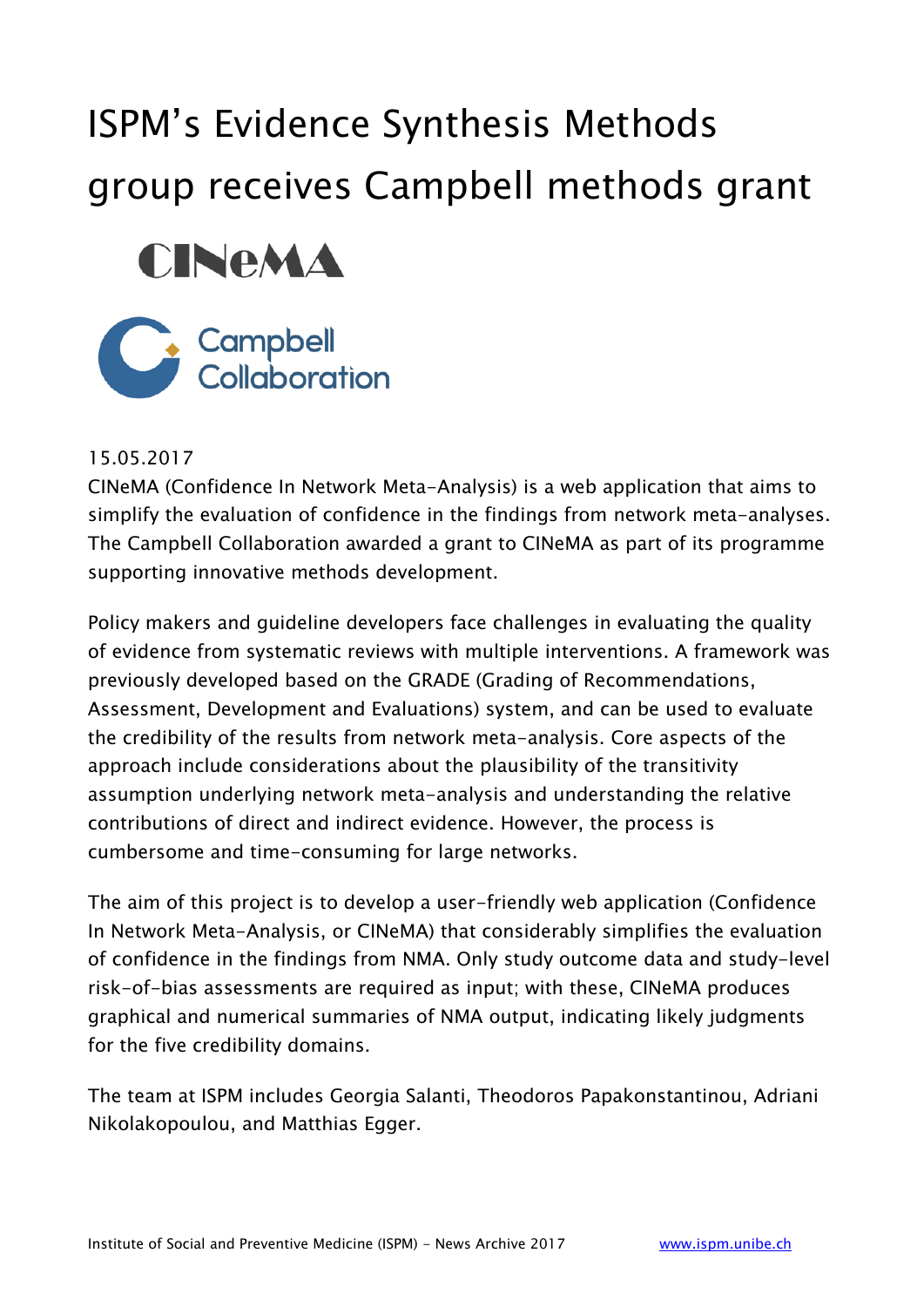### Tuberculosis mortality and living conditions in Bern, Switzerland, 1856-1950



#### 15.05.2017

ISPM research assistant Kathrin Zürcher received a special CHF 1,000 prize in March 2017 from the Swiss Foundation for Tuberculosis Research (swissTB) for her historical article looking at correlations between the tuberculosis mortality rate and living conditions in the Swiss capital between 1856 and 1950.

[The article,](https://www.ncbi.nlm.nih.gov/pubmed/26881850) published in February 2016 by *PLoS One*, was based on historical documents from the city of Bern archives. Zürcher and co-authors found that more people living in an apartment, fewer windows, and less direct sunlight were associated with a higher mortality rate.

According to the publication, TB mortality in Bern, Switzerland, decreased 10-fold between 1856 and 1950, from 330 per 100,000 to 33 per 100,000. A number of factors are believed to have contributed to the massive decline, including improvements in housing conditions, a decrease in indoor crowding, introduction of open-air schools and sanatoria, and the institution of systematic tuberculin skin testing of school children and chest radiography screening.

"We consider it very important that the history of this still widespread disease is recognised," said Dr. Otto Brändli, President of swissTB. Tuberculosis is the leading cause of death from an infectious disease worldwide. In 2015, an estimated 10.4 million people worldwide developed active TB, and 1.8 million individuals died from the disease. People with a compromised immune system, particularly those infected with HIV, are at much higher risk of developing active TB. In Switzerland, around 500 people contract TB annually, primarily immigrants, the aged, and people with compromised immune systems, and around 20 TBinfected individuals die from the disease.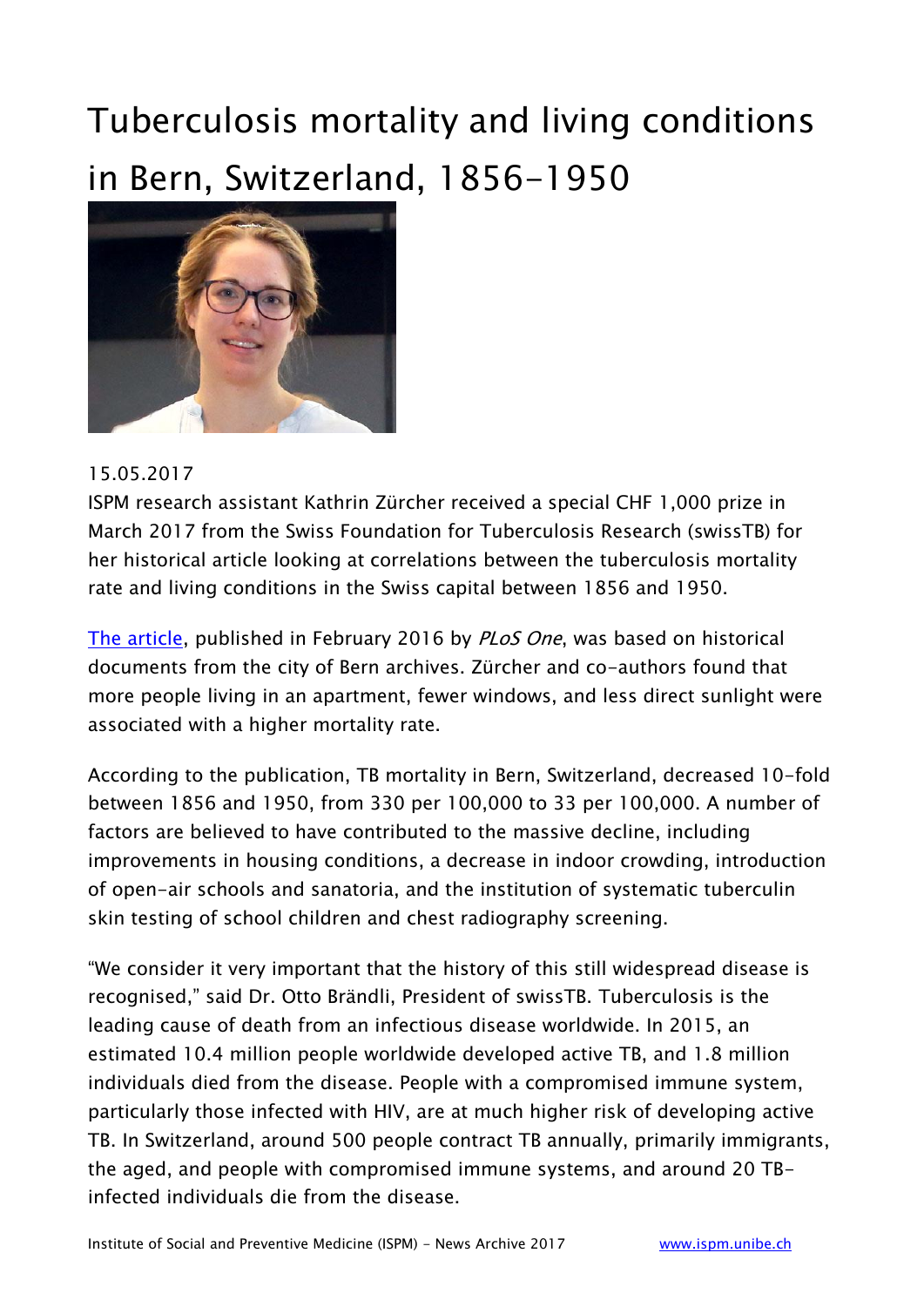### Crowdfunding to support trial of chronic medicine dispensing machines in South Africa



#### 12.05.2017

1000 hackers gathered in nine regions on five continents around the world on March 10-12, 2017, to brainstorm solutions for three of the United Nations' Sustainable Development Goals. The winning proposal at the Geneva site was a pilot project to provide medicine dispensing machines in South Africa, presented by ISPM's "24/7 access to treatment team".

Ensuring round-the-clock access to drugs could help improve retention in care and consequently outcomes of HIV-positive patients in low- and middle-income countries. The project, which can be supported through crowdfunding until May 30, 2017, would examine the impact of installing a 24/7 medicine dispensing machine in a busy urban HIV clinic in South Africa.

The treatment team (ISPM's Matthias Egger, Julia Bohlius and Janet Michel) hypothesize that convenient access to medicine dispensing machines will decrease disengagement from treatment by people who are on anti-retroviral therapy or suffering from other chronic illnesses, ultimately improving health outcomes.

For an overview of the "24/7 access to treatment project" watch the video on <https://www.youtube.com/watch?v=l5Oi82nKJLE>

For more information on the connect2effect hackathon see [http://www.connect2effect.com/index.html.](http://www.connect2effect.com/index.html)

Together we can innovate HIV/AIDS away!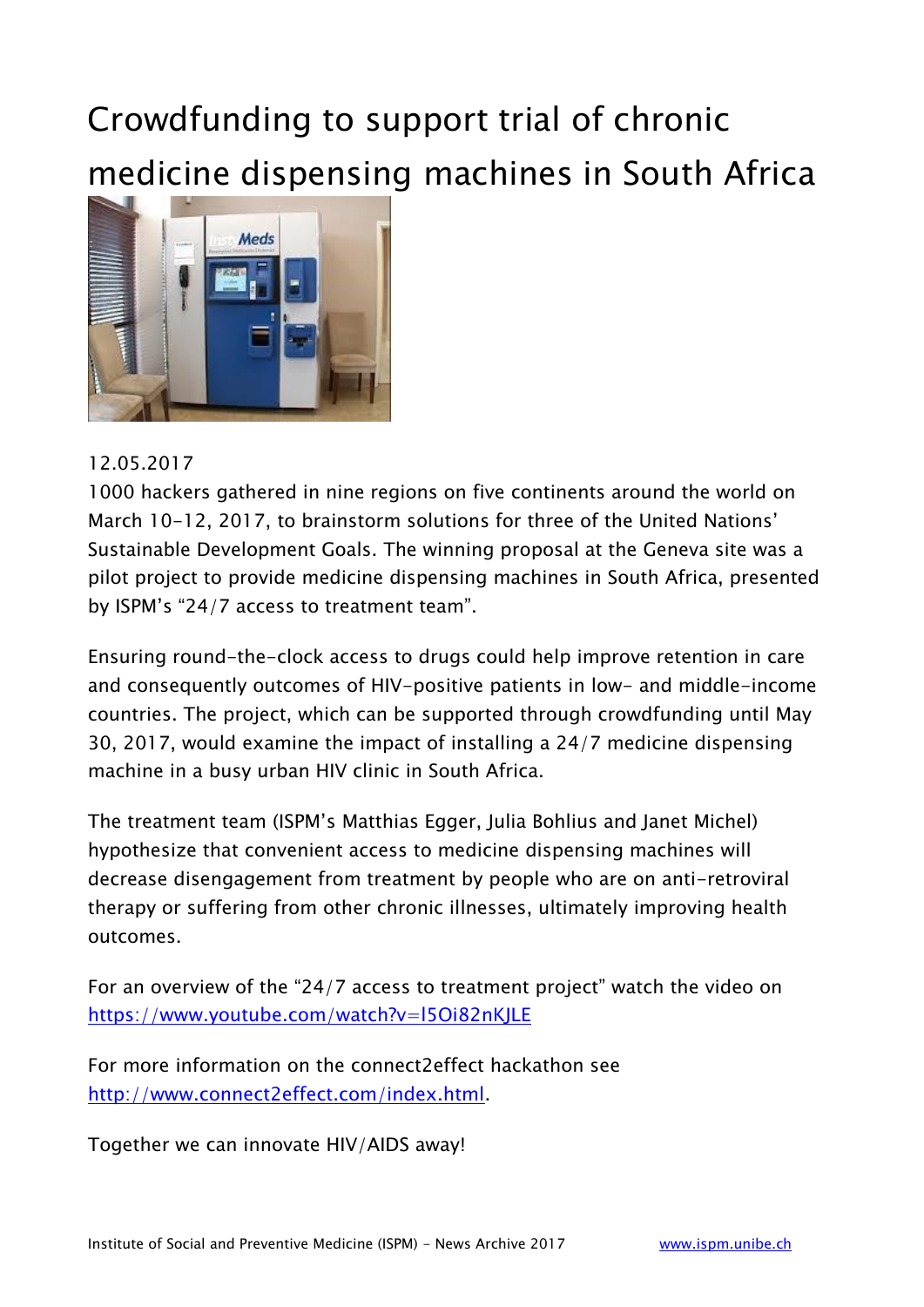### Manes-Kartagener prize won by ISPM'S Myrofora Goutaki



Myrofora Goutaki (centre) with the prize awarded by Katja Pier, member of the patients association management committee, and Professor Heymut Omran of the University of Münster, an expert on PCD and head of the GPP's PCD group.

#### 11.04.17

[Myrofora Goutaki](http://www.ispm.unibe.ch/about_us/staff/goutaki_myrofora/index_eng.html) of ISPM's Pediatric Respiratory Epidemiology Group was honoured for her outstanding research in the field of primary ciliary dyskinesia at the 39th annual meeting of the [Gesellschaft für Pädiatrische Pneumologie](http://www.sgpp-sspp.ch/de/) (the German-language Association for Paediatric Pulmonology).

At the conference, which took place in Essen from March 30th to April 1st 2017, Dr. Goutaki received the Manes-Kartagener Prize from the [Primary Ciliary](http://www.kartagener-syndrom.org/)  [Dyskinesia \(PCD\) patients association](http://www.kartagener-syndrom.org/) for her publication "[The international](https://www.ncbi.nlm.nih.gov/pmc/articles/PMC5298195/)  [primary ciliary dyskinesia cohort \(iPCD Cohort\): methods and first results](https://www.ncbi.nlm.nih.gov/pmc/articles/PMC5298195/)".

The paper, published in the *European Respiratory Journal*, describes the build-up of the largest international retrospective cohort on PCD, with more than 3,200 patients from 19 countries.

The iPCD Cohort was developed in the framework of the EU-funded project BESTCILIA under the lead of ISPM Professor Claudia Kuehni, and is one of the largest epidemiological projects of the COST Action [BEAT-PCD.](http://www.beatpcd.org/) Professor Kuehni and her group recently received further funding from the Swiss National Science Foundation to explore this large dataset. The goal is to describe PCD disease course and severity predictors as well as possible existing disease phenotypes.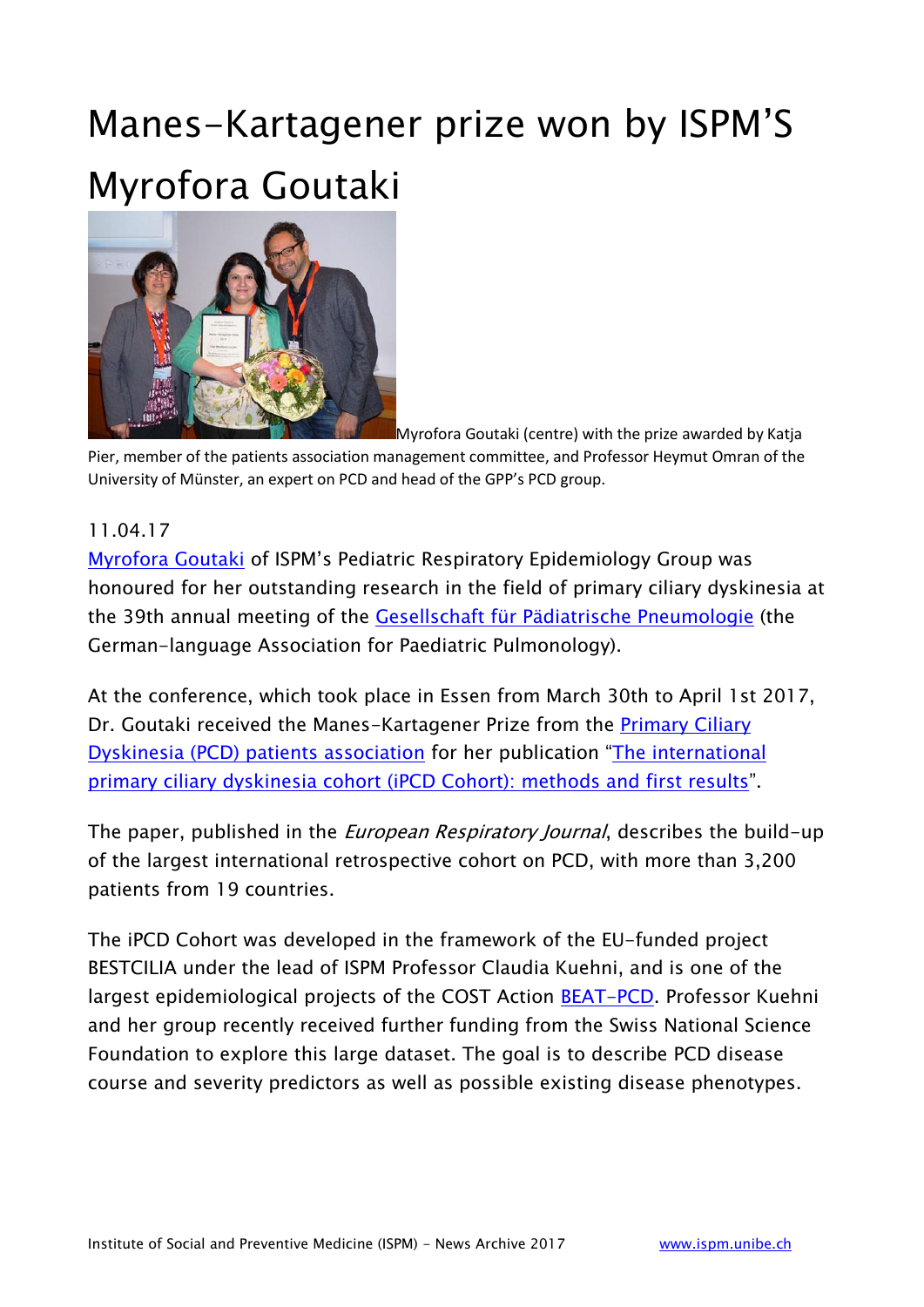### Charles Eugster wins two golds: Age is just a number



#### 03.04.2017

97-year-old Charles Eugster of Zurich practices what he preaches. ISPM's 2017 [Christmas seminar keynote speaker](http://www.ispm.unibe.ch/continuing_education/seminars/seminar_archive/index_eng.html) won two gold medals in March at the World Masters Athletics Championships Indoor in Daegu, South Korea.

"Aging could be so different", Eugster told the audience assembled on December 8, 2016, in Bern.

His talk (delivered standing up over the course of an hour) addressed issues ranging from the proper way to build muscle mass (it's important to give your muscles a chance to recover) to the benefits of dietary supplements (he takes several) to the reason he took up body building at age 87 ("I wanted to look good for the ladies").

Eugster's key message for the researchers in attendance: more research is needed on the body and aging!

In South Korea the retired dentist won the 60-metre dash with a time of 15.42 seconds and the long jump with a distance of 1.25 metres in the age class 95 to 99.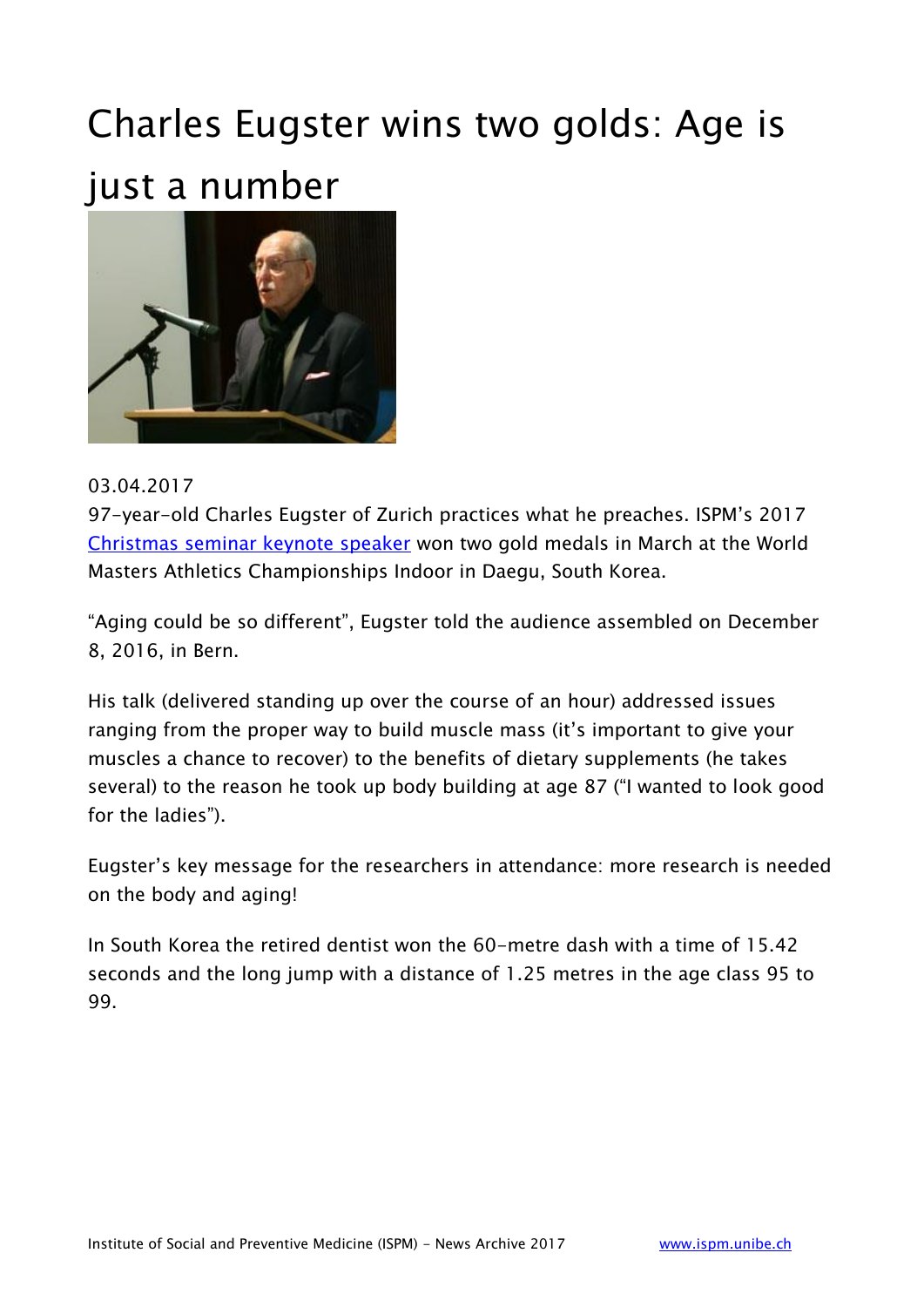### New study MIWOCA kicks off April 1



#### 31.03.2017

Although Switzerland has one of the best healthcare systems in Europe, access to healthcare is limited for certain groups within the population, among them migrant women. ISPM's new study "Migrant women's experience with Swiss healthcare services" (MIWOCA) is starting on April 1.

How do migrant women with chronic diseases experience and use healthcare in Switzerland, and how can their knowledge help improve services? ISPM's Social Environment research group hopes to answer these questions with a new threeyear study.

The study, focusing on the health needs of Portuguese, Turkish, German, and Swiss women, applies a mixed-methods approach. It investigates how patients' perception of their own health, their needs and available resources, as well as their past experiences with the healthcare system, affect their usage of healthcare services.

Utilizing the findings from qualitative and quantitative interviews and focus groups, healthcare specialists, social workers and patients will take part in participatory planning groups to develop recommendations for improving healthcare for chronically ill migrant women.

By improving healthcare structures for migrant women and promoting their access to healthcare, this study aims at reducing social inequalities in health.